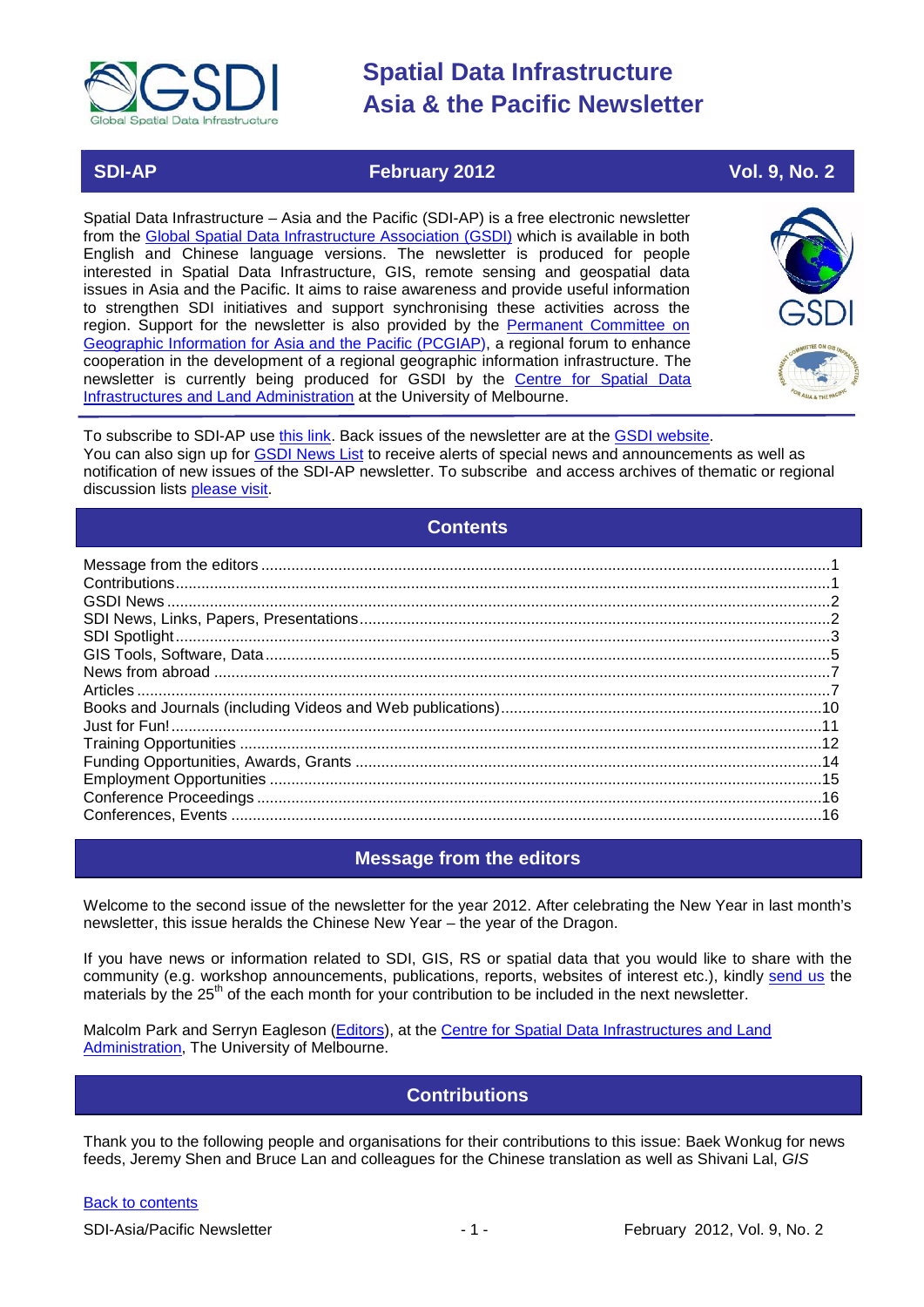

<span id="page-1-0"></span>*Development*, *GeoSpatial World* and *Asia Surveying & Mapping* magazine for directly contributing to the newsletter.

### **GSDI News**

#### **International Geospatial Society (IGS) Free Memberships**

At its recent meeting, the GSDI Board of Directors passed a motion that allows individuals in low and very low income nations to join the International Geospatial Society (IGS) by providing specific information of value to the global community in lieu of annual cash dues. To join, simply add your professional profile to the growing interconnected network of geospatial specialists across the globe. Benefits of membership in IGS are listed at [http://www.igeoss.org/benefits.](https://owa.unimelb.edu.au/owa/redir.aspx?C=54c2b4d3973d480282dc7c38384f4204&URL=http%3a%2f%2fwww.igeoss.org%2fbenefits) For further information, contact [Harlan Onsrud,](mailto:onsrud@gsdi.org) Executive Director, GSDI Association.

#### **[GSDI 13](http://www.gsdi.org/gsdiconf/gsdi13/)**

The joint **GSDI World Conference** (GSDI 13), the 14th **GEOIDE Annual Scientific Conference**, the 7th **3DGeoInfo Conference** , and the **Canadian Geomatics Conference 2012** will take place in historic Québec City, Canada at the Québec City Conference Center in the heart of the city. Primary partners in organizing this conference include the [GSDI Association](http://www.gsdi.org/) and [GEOIDE.](http://www.geoide.ulaval.ca/)

#### <span id="page-1-1"></span>[Back to contents](#page-0-0)

### **SDI News, Links, Papers, Presentations**

#### **[Mapping social infrastructure for development results and disaster preparedness](http://web.worldbank.org/WBSITE/EXTERNAL/COUNTRIES/AFRICAEXT/SUDANEXTN/0,,contentMDK:22907641~menuPK:375444~pagePK:141137~piPK:141127~theSitePK:375422,00.html)**

**Washington, January 16, 2012** – Today, the [World Bank](http://www.worldbank.org/) and Google announced an agreement aimed at improving the ability of developing countries to access a web-based community mapping tool and data to help better monitor public services, and improve disaster and humanitarian response efforts. Most developing countries do not have basic local data about where schools, hospitals, or water points are located, and the data they do have is often out of date or incorrect. One way to collect this information is to ask citizens directly, and crowdsource the locations of public infrastructure.

Source: World Bank

#### **Rs 750-cr outlay [likely for spatial data infrastructure in India](http://geospatialtoday.com/gst/index.php?option=com_content&view=article&id=2333%3Ars-750-cr-outlay-likely-for-spatial-data-infrastructure-in-india&catid=1%3Alatest-news&Itemid=81)**

Speaking at the 11th annual meet of National Spatial Data Infrastructure conference, Mr Swarna Subba Rao, Surveyor General of India, said "Since we are moving to the next level of spatial data creation, State level data centres are crucial and a portion of the Plan outlay will be set aside for creating such centres. Karnataka is a leader in these technologies having established the first SDI and State Geo-portal in the country, besides having geospatial data centres in all the districts. I am sure, other states will emulate this." Source: [Geospatial Today](http://geospatialtoday.com/gst/index.php?option=com_content&view=article&id=2333%3Ars-750-cr-outlay-likely-for-spatial-data-infrastructure-in-india&catid=1%3Alatest-news&Itemid=81)

#### **[World Bank and New Zealand fund project to](http://geospatialworld.net/index.php?option=com_content&view=article&id=23847:foreign-funded-project-modernises-vietnams-land-management&catid=58:application-lis) modernise Vietnam's land management**

A project sponsored by the World Bank and the Embassy of New Zealand has been developing the most complete and modern land management system for Vietnam Source: [VietNamnet.vn](http://english.vietnamnet.vn/en/society/17378/society-in-brief-5-1.html) and Geospatial World

#### **[Is There Room for Private Industry and Entrepreneurs in Spatial Data Infrastructure?](http://www.vector1media.com/vectorone/?p=9126)**

This article provides a perspective on the evolving nature of SDI and the role of the public and private sectors. Most events connected with spatial data infrastructure (SDI) related projects and work involve government organisations and institutions. In principle, SDI are still very young and adapting – they have yet to form closer links and governance ties, although many existing projects have had some industry participation. Source: [VectorOne](http://www.vector1media.com/vectorone/?p=9126)

#### **[Using Spatial Data Infrastructures for Monitoring Development Outcomes: A Manual for Developing](http://lgosmgb2.nottingham.ac.uk/elogeowiki/index.php/World_Bank_SDI_Report)  [Countries](http://lgosmgb2.nottingham.ac.uk/elogeowiki/index.php/World_Bank_SDI_Report)**

The objective of this Manual is to provide a **"how to" guide for developing countries on the development of**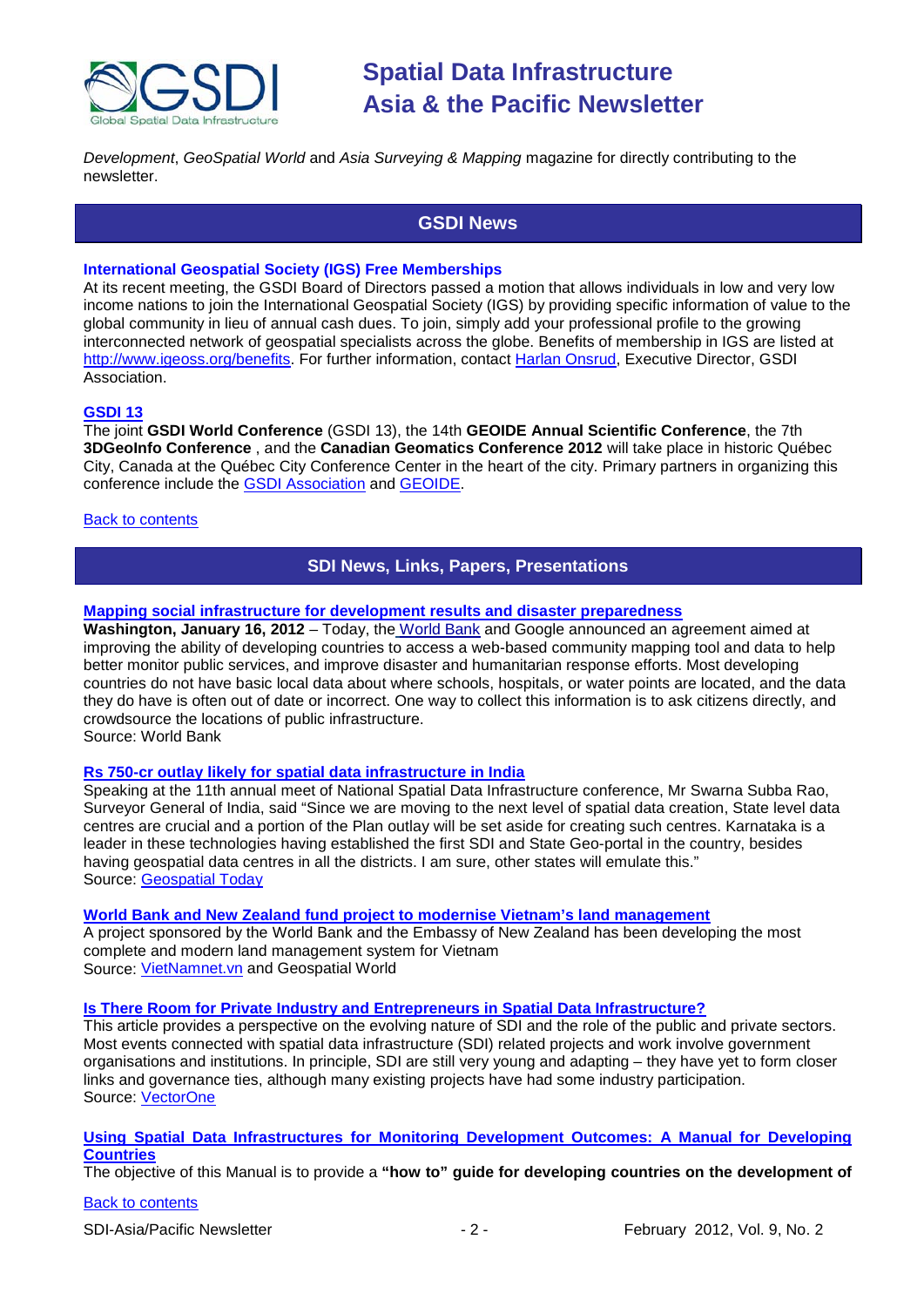

**a national strategy for spatial data infrastructure (SDI)**.This is an ambitious goal given the multitude of cultural, economic and political models that such an SDI must embrace and the rapid technological developments impacting the development more broadly of Geographic Information Systems (GIS). But, given the importance of SDI as an underpinning technology, platform and infrastructure for assisting efficient economic growth, humane social policy and effective environmental programmes, it is one worth striving for. Authors: Zoe Gardner, Mike Jackson, Tim Kelly and Bruce McCormack

#### **[National Spatial Data Infrastructure: The Case of the Republic of Korea](http://www.infodev.org/en/Publication.1110.html)**

Spatial Data Infrastructure (SDI) has emerged as a valuable tool for monitoring development outcomes. This report, part of the Spatial Data Infrastructure for Development (SDI4MDGs) project, explores the potential use and long-term sustainability of SDI in achieving Millennium Development Goals in the Republic of Korea Source: [InfoDev](http://www.infodev.org/en/Publication.1110.html)

#### **[New Carbon Calculator Helps Put Global Contributions in Perspective](http://www.vector1media.com/spatialsustain/new-carbon-calculator-helps-put-global-contributions-in-perspective.html?utm_source=feedburner&utm_medium=feed&utm_campaign=Feed%3A+SpatialSustain+%28Spatial+Sustain%29&utm_content=Google+Reader)**

A new geography-oriented interactive [Carbon Calculator h](http://viz-carbontool.appspot.com/)as been developed by Vizzuality along with the Convention on Biological Diversity, LifeWeb and the United Nations Environment Program – World Conservation Monitoring Center (UNEP-WCMC). The online tool helps put the necessary global contributions into perspective by allowing users to draw an area in the world to see the amount of carbon currently stored there, and to see what could be sequestered there through restoration. Source: Spatial Sustain

#### **[PCGIAP: Mongolia and Australia national reports](http://www.sdimag.com/20120109450/pcgiap-mongolia-and-australia-national-reports.html)**

The **PCGIAP** web site announces that national SDI reports have been published for Mongolia and Australia. This [national report](http://www.pcgiap.org/download?nTempType=1&filename=2011921314955980156.pdf) presented by Director General Ts Gankhuu from Land Affairs, Construction, Geodesy and Cartography of Mongolia at the 17th Permanent Committee on GIS Infrastructure for Asia and the Pacific [\(PCGIAP\)](http://www.pcgiap.org/) Meeting in Ulaanbaatar, Mongolia, 21-22 July 2011, provided an overview of NSDI status in Mongolia, and included topics related to organizational activities, geodetic and cartographic activities and international cooperation.

Source: [SDI Magazine](http://www.sdimag.com/20120109450/pcgiap-mongolia-and-australia-national-reports.html)

#### **[Spatial Analysis Key to Making Sense of Big Data](http://www.asmmag.com/201201203005/spatial-analysis-key-to-making-sense-of-big-data.html)**

Large volumes of data are being generated through sensors and the use of more and more computing and monitoring devices. The challenges of big data is that with larger datasets it become more difficult to catalog, store, search, share and analyze all of the information that we are collecting. With the world's data more than doubling every two years, the issues aren't trivial, but fortunately our computing capacity has been keeping up, and approaches to log and simplify all the data inputs are being worked out, with cloud computing providing much-needed capacity.

Source: Asian Surveying & Mapping

#### <span id="page-2-0"></span>[Back to contents](#page-0-0)

### **SDI Spotlight**

This month's "Spotlight" feature is from Muyiwa Agunbiade whose research interest is in the areas of land administration, housing provision, security of tenure and slum management in the emerging urban centres especially the mega-cities. He is currently a PhD candidate in the Department of Geomatics, CSDILA, at the University of Melbourne.

#### **SDI: an essential element in the trilogy of inter-agency integration for housing production**

It is observed that adequate and affordable housing could only be produced when land management *policies*, land administration *processes* and spatial data infrastructures (*SDI*) are integrated interactively among agencies. The three components: policies, processes and SDI are referred to herein as the trilogy of integration to facilitate land delivery for housing. This is structured within the overall land governance framework. To make correct choices about housing production, this trio should be considered interactively as a chain of events because of their inter-relationship and inter-dependence. To note that a chain is only as strong

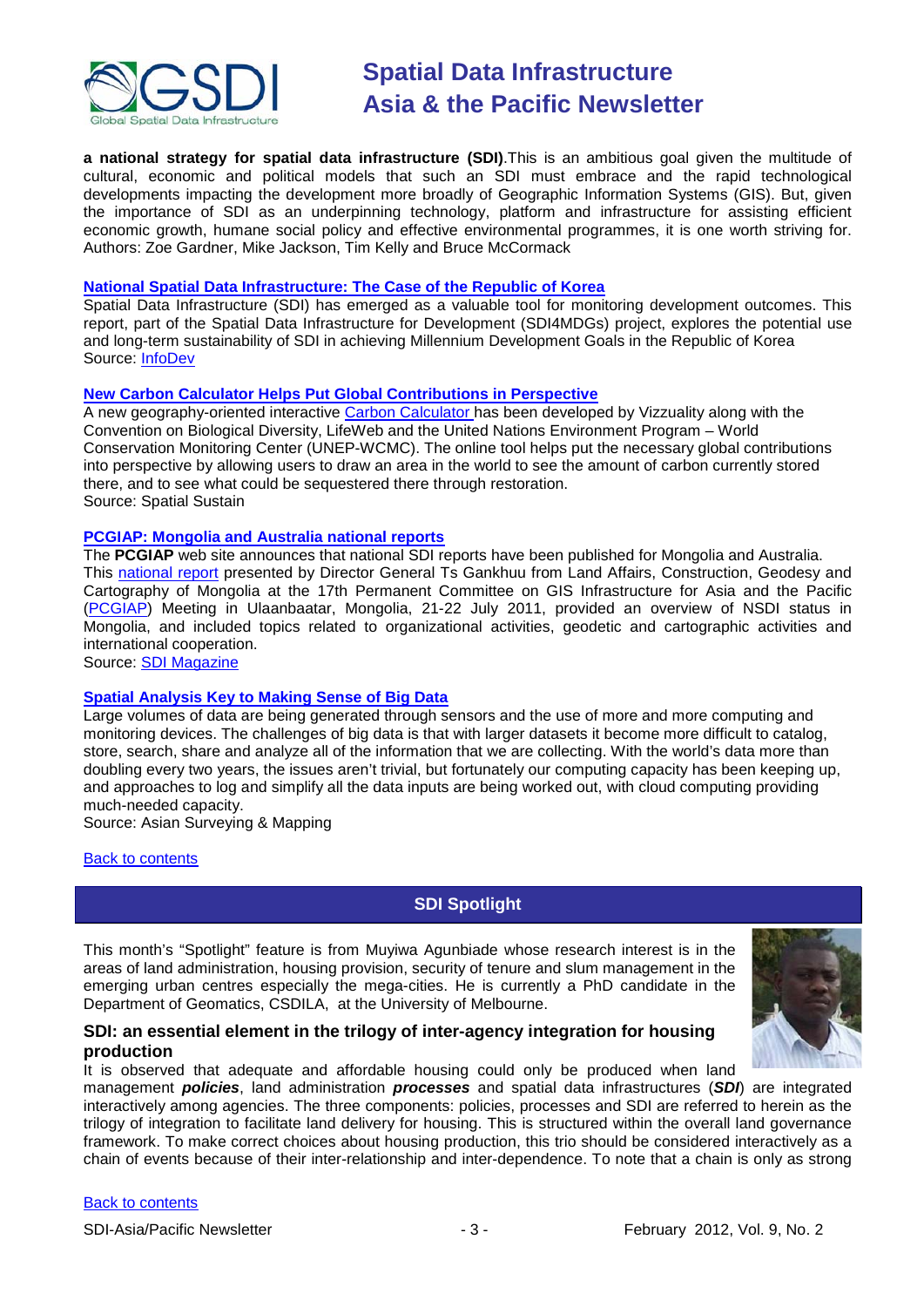

as its weakest link is axiomatic. It is thus important to develop a tool to identify the weak links and thus seek to strengthen any identified weak points.

#### **Integration assessment framework**

To identify the weak links, the integration assessment framework was developed. The framework, as a tool, provides a platform to assess the interaction of land administration processes and the collaboration of agencies in the management of land for housing production.

The major elements of the framework are the measurement variables. These evolved from the interactive combination of the three components and include: economic, environmental, and social policy considerations. The measurement variables also include institutional processes and capacity that affect capacity building, communication, organizational structure, resources, commitments, and responsibility between agencies. Most importantly, the data management and services that impact data creation, coordination and information flow, storage and maintenance, technology and technical issues, the funding/pricing model, dissemination, and use.

#### **Implementing the integration assessment tool**

Making informed decisions is about having access to adequate and reliable data such that decisions are informed by evidence. Inherent in the assessment tool are the abilities to use data to: clarify integration objectives; identify current and future integration areas and benefits, determine the current level of integration across agencies and between different levels of government; and finally assist, in identifying specific areas for improvement.

#### **Findings from the case studies and the development of an inter-agency integration model**

Drawing from the case study areas (Australia and Nigeria) an inter-agency integration model was developed. The starting point was the interactive understanding of the three components and the implications for the development of a functional SDI. This helps to gain an improved understanding of how data and information contribute to effective decisions in what is now described as evidence-informed policy. The modeling and visualization capability of spatial data provide means of testing alternatives and turning data into information, and subsequently into knowledge.

It was also recognised that it is important to frame policies within the jurisdictional context. This underscores the need for interaction between jurisdictions especially between different levels of government within a national jurisdiction. It is important therefore to understand the agencies' functions in what is now described as *policy based processes.*

In addition, it was recognised that the type of data infrastructure required is directly linked with institutional processes. In this regard the realization of data needs is important in what is now described as process driven data.



Figure 1: Inter-agency Integration Model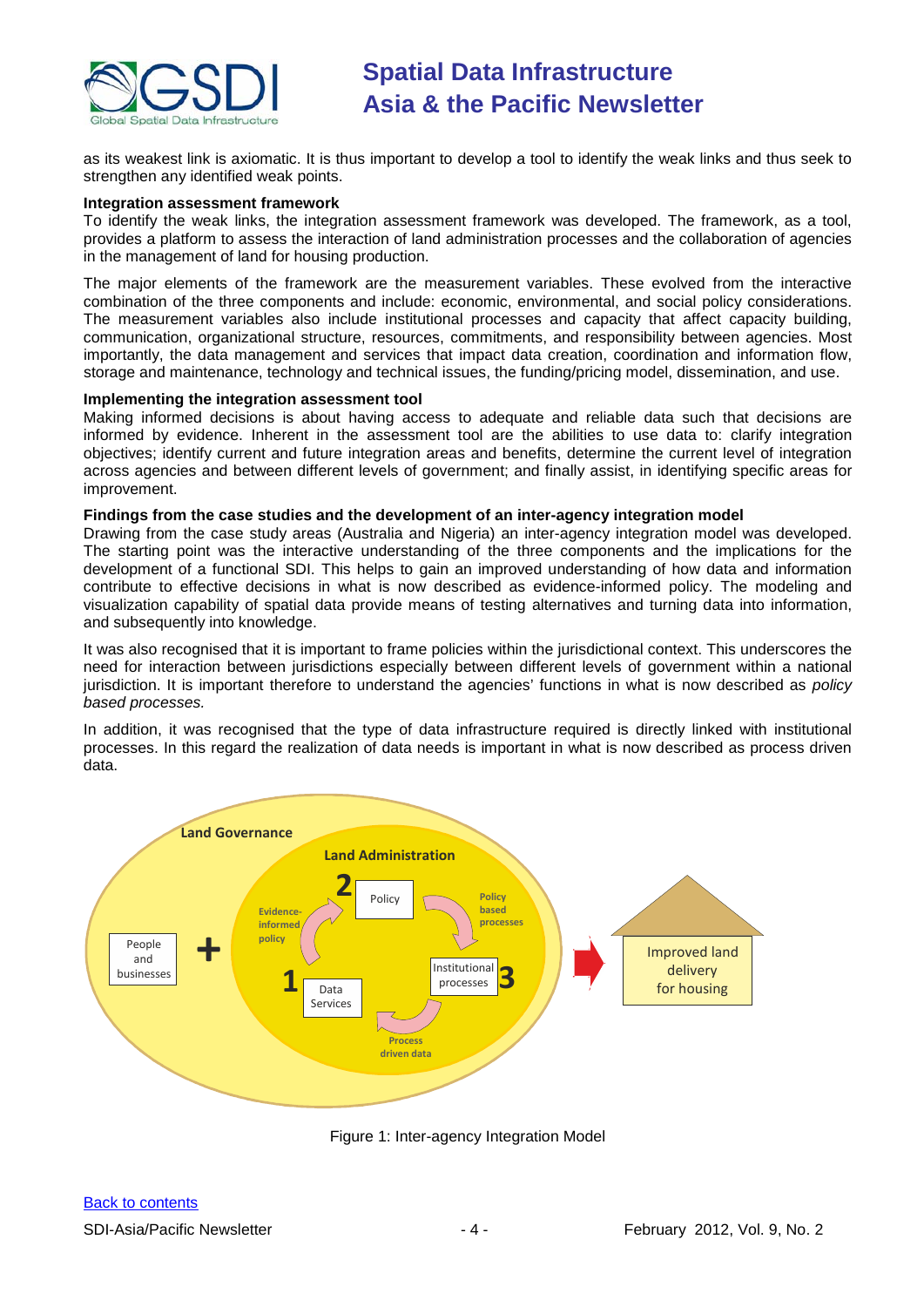

Overall, it is recommended that managing land for housing production should follow the principles of good land governance that is spatially enabled. Within this framework, policy is informed by data and evidence, land administration processes are based on policy while data infrastructures are driven by land administration processes. The core of this principle is illustrated in Figure 1.

#### **More Information**

For more information about this research project, please visit:<http://blogs.unimelb.edu.au/nimli/author/csdila/>

- *Agunbiade*, M., Rajabifard, A., and Bennett, R. (2011), ["Land Administration for Housing Production:](http://csdila.unimelb.edu.au/publication/journals/ts05b_agunbiade_rajabifard_et_al_4809.pdf) Drivers, Concepts, and Analytical Tools", paper presented at the FIG Working Week 2011 Conference.
- Wallace, J., Marwick, B., Bennett, R., Rajabifard, A., Williamson I., Tambuwala, N., Potts, K., *Agunbiade, M*. (2010). ["Spatially Enabling Land Administration: Drivers, Initiatives and Future Directions for Australia"](http://www.csdila.unimelb.edu.au/publication/conferences/GSDI-12/Spatially%20Enabling%20Australia%20Designing%20a%20National%20Infrastructure%20to%20Manage%20Land%20Information.pdf)

The editors remind our subscribers and readers that we welcome contributions for the *Spotlight* feature.

#### <span id="page-4-0"></span>[Back to contents](#page-0-0)

### **GIS Tools, Software, Data**

#### **[Earthquake List for Map of Asia Region](http://earthquake.usgs.gov/earthquakes/recenteqsww/Maps/region/Asia_eqs.php)**

This website provides a list of the earthquakes located by the USGS and [contributing networks](http://earthquake.usgs.gov/eqcenter/aboutmaps.php#datasources) for the Map of [Asia Region.](http://earthquake.usgs.gov/eqcenter/recenteqsww/Maps/region/Asia.php) Most recent events are at the top. (Some early events may be obscured by later ones on the map.) Click on the date portion of an earthquake record in the list for more information. Source: [USGS](http://earthquake.usgs.gov/earthquakes/recenteqsww/Maps/region/Asia_eqs.php)

#### **[Twin satellites buzz around man in the moon](http://www.newscientist.com/article/dn21324-twin-satellites-buzz-around-man-in-the-moon.html)**

Two new satellites are now in orbit around the moon, and they could reveal whether our moon ate a sibling many moons ago.

The GRAIL probes, which [launched together](http://www.newscientist.com/article/dn20898-probes-launch-to-study-moons-interior.html) in September, separately went into orbit on 31 December and 1 January.

They are designed to produce the most detailed map ever made of the lunar gravitational field, which is lumpy thanks to mountains, craters, lava flows, and larger irregularities – the moon's far side is much more mountainous than its near side, for example.

Source: New Scientist, [BBC News,](http://www.bbc.co.uk/news/science-environment-16353839) [BBC video,](http://www.bbc.co.uk/news/science-environment-16374265) [Herald Sun,](http://www.heraldsun.com.au/news/breaking-news/nasa-probe-enters-lunar-orbit/story-e6frf7jx-1226234214761) and [SMH](http://www.smh.com.au/world/spacecraft-orbit-in-the-search-for-moons-holy-grail-20120101-1phhn.html)

#### **[Challenge to spur the geospatial industry](http://geospatialworld.net/index.php?option=com_content&view=article&id=23850:challenge-to-spur-the-geospatial-industry&catid=75:miscellaneous-events)**

The Singapore Land Authority has launched OneMap Challenge that seeks to promote the development of innovative map-based desktop and mobile applications by businesses and the community.

The OneMap Challenge provides a platform for application developers to showcase their creativity through the apps they develop to an increasingly tech-savvy population and enterprises, including those represented by the Association of Small and Medium Enterprises (ASME) which is one of the competition promotion partners. The Challenge also aims to facilitate collaborations between potential business partners for creating location-based apps that are useful for business enterprises and the general community.

With two top prizes of \$20,000 cash each and other attractive prizes up for grabs, the OneMap Challenge is divided into two categories – Web Applications for applications that run on web browsers and Mobile Applications for those that run on smart phones, tablets and other portable devices.

Source: Geospatial World and [SLA press release](http://www.sla.gov.sg/htm/new/new2012/new0401.htm)

#### **[Using Landsat data can help us track trends in key resources](http://www.gisuser.com/content/view/25464/28/)**

Expanding demand from a growing world population — now numbered at more than 7 billion — exerts unprecedented pressure on global resources, especially forests, water, and agriculture.

To support a world population expected to reach 8 billion as soon as 2025, decision makers need tools and information to monitor and protect these crucial resources.

Remote-sensing satellites help scientists to observe our world beyond the power of human sight, to monitor changes, and to detect critical trends in the conditions of natural resources.

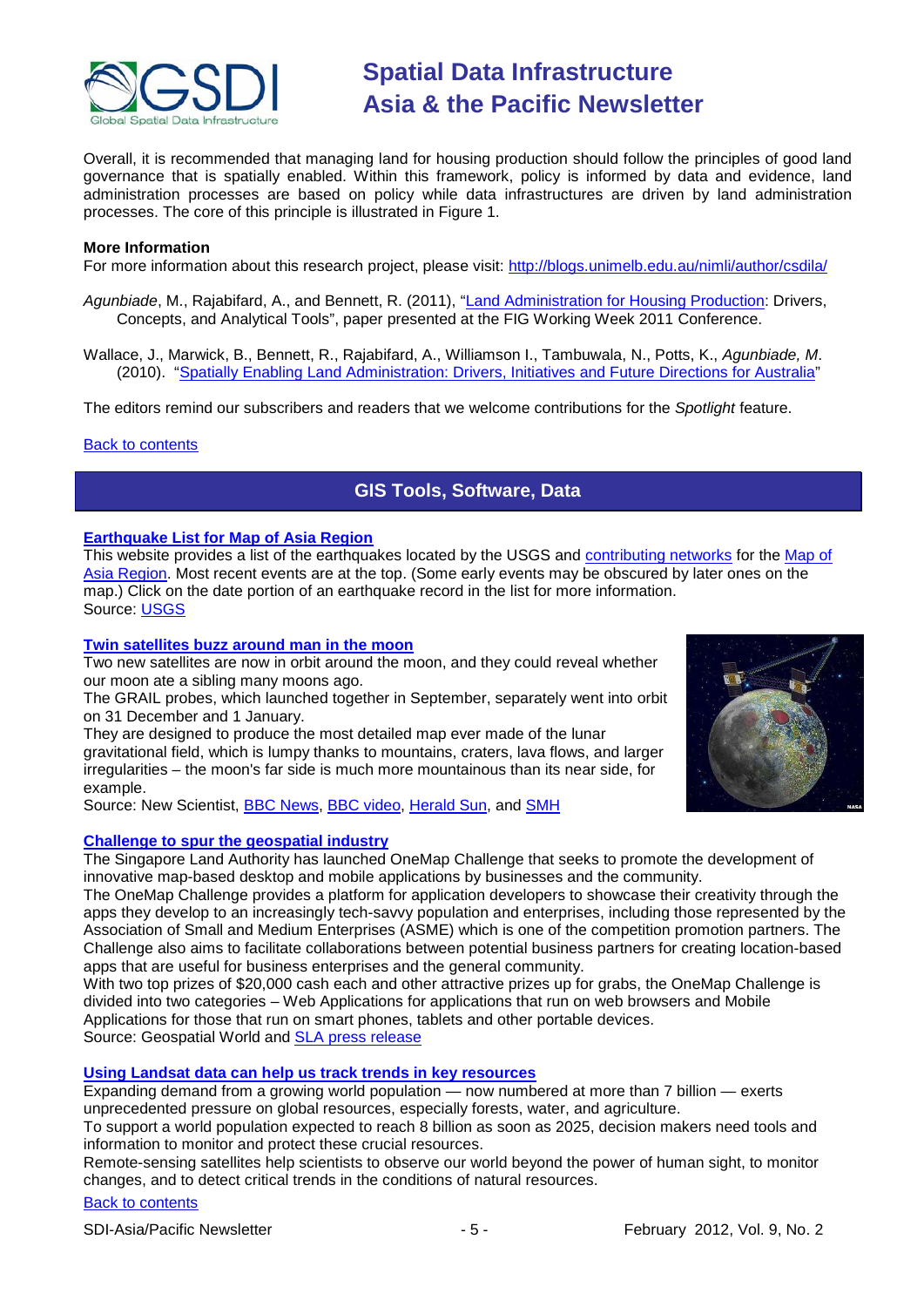

Source: GISuser

**[Wall-to-wall carbon storage map helps developing nations track deforestation and report on emissions](http://www.gisuser.com/content/view/25699/2/)** A study published in *[Nature Climate Change](http://eorder.sheridan.com/3_0/display/index.php?flashprint=1608)* (29 January 2012) finds that tropical vegetation contains 21 percent more carbon than previous studies had suggested. Using a combination of remote sensing and field data, scientists from Woods Hole Research Center (WHRC), Boston University, and the University of Maryland were able to produce the first "wall-to-wall" map (with a spatial resolution of 500 m x 500 m) of carbon storage of forests, shrublands, and savannas in the tropics of Africa, Asia, and South America. Colors on the map represent the amount of carbon density stored in the vegetation in a continuum fashion (Figure 1). Reliable estimates of carbon storage are critical to understanding the amount of carbon released into the atmosphere by changes in land cover and land use.

Source: GISUser and [Woods Hole Research Centre](http://www.whrc.org/mapping/pantropical/carbon_dataset.html)

#### **[Well, here ya go, a free theodolite!](http://www.macobserver.com/tmo/article/3_ios_freebies_for_the_armchair_adventurer/) - Freebie app for iPod,iPhone, & iPad**



*Theodolite Free* trumps its mechanical namesake by using GPS positioning along with your iPhone's sensors to give you your position, bearing, inclination, and altitude. Use it and a bit of trigonometry to deduce distances, heights, vectors and more. It's accurate and just plain cool looking.



Use it in conjunction with a real compass or the one built into your iPhone to relate your map position to your current whereabouts. You can then see how the map interprets terrain features, giving you a bit more confidence in knowing exactly where you are and what's around you.

There's a US\$4.00 upgrade that gets rid of ads and gives you added features, but you can get by with the freebie.

Source: MacObserver and [Hunter Research and Technology, LLC](http://hunter.pairsite.com/theodolite/)



#### **[South Pacific Island of Samoa Changes International Dateline](http://www.gisuser.com/content/view/25677/2/)**

In December, 2011 the tiny Island nation of Samoa decided they were on the wrong side of the dateline… so they changed it!

An interesting mapping story that you may not have heard about over the New Year as Samoa decided last year that they were on the wrong side of the International dateline. Indeed a good move for Samoa as when you take into account their relationship with Australia they were essentially missing out on 2 full days of business due to their geographical placement relative to the dateline. In a bold move, and

unfortunate for those who celebrate their birthday on Dec 30th, Samoa made the change in 2011 and Samoans went to bed Dec 29, 2011 and woke up the following morning on December 31, the same day as their mates in Australia!

Source: GISUser and [BBC News](http://www.bbc.co.uk/news/world-asia-16351377)

#### **[Geospatial World "Image of the week"](http://geospatialworld.net/index.php?option=com_imageoftheweek&view=managetemplate&id=71&Itemid=139&year=2011)**

When the Nazis left Treblinka in 1943 they thought they had destroyed it. They had knocked down the buildings and levelled the earth. But if they thought they had removed all evidence of their crime, they hadn't. For a forensic archaeologist, there is a vast amount to study.





Source: Geospatial World (January 30, 2011) and [BBC News](http://www.bbc.co.uk/news/magazine-16657363)

#### **[Drones Aid Surveyors with Important Perspective](http://www.asmmag.com/201201263033/drones-aid-surveyors-with-important-perspective.html)**



There are many aerial mapping applications where the cost of an aircraft, and the small land size of a project, make hiring an aerial mapping firm impractical. The view from above is a valuable input however, and small radio controlled aircraft that carry high-resolution cameras and GPS receivers are increasingly finding their way into the surveyor's tool kit. The capable aerial imagery platform, with its low weight and low operational costs, is set to provide entirely new perspectives about changes in

the landscape. Source: Asian Surveying & Mapping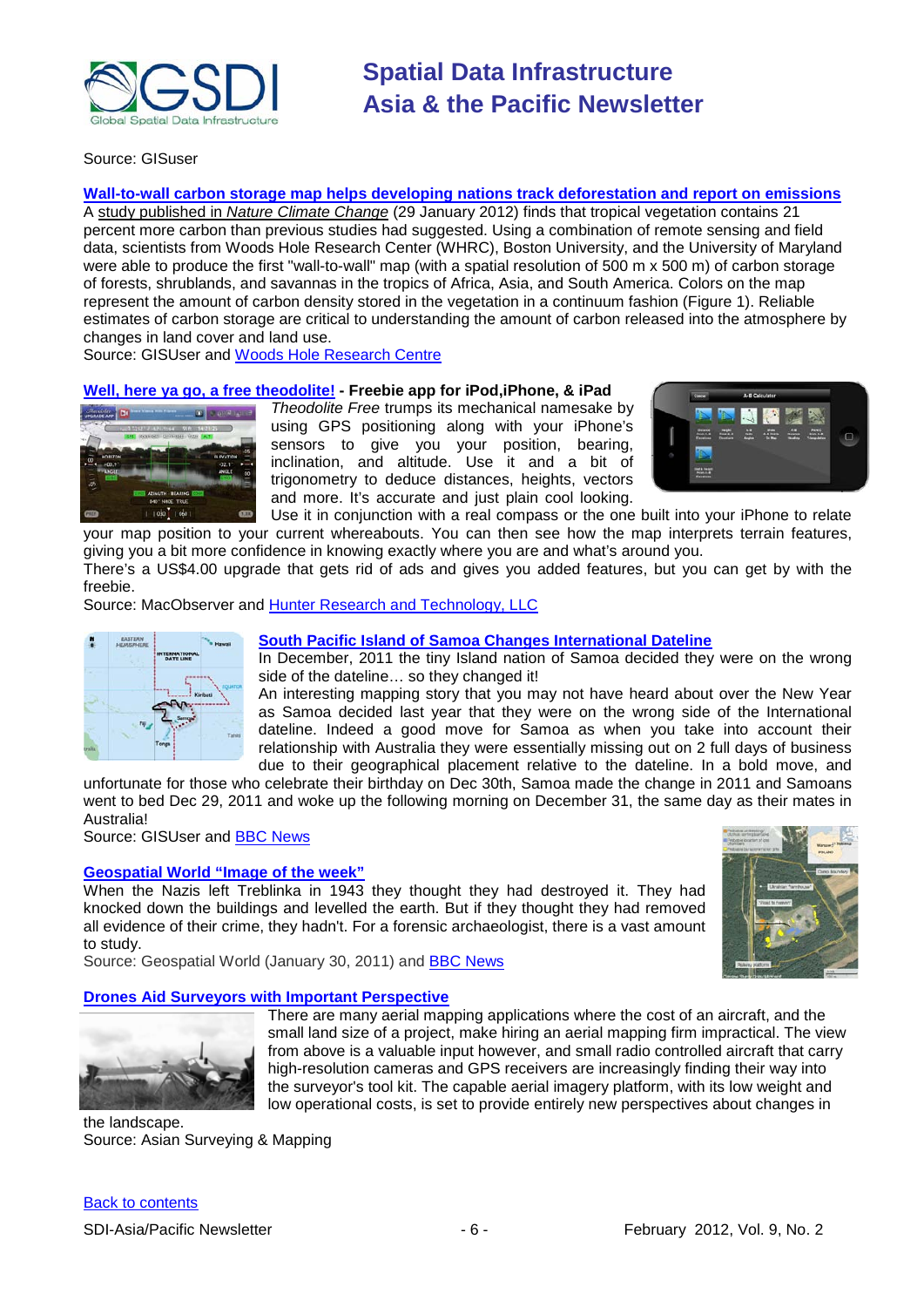

#### **News from abroad**

<span id="page-6-0"></span>*"This section has been included to highlight some of the developments happening outside the region which demonstrate SDI in action.*

#### **UK - [Government Funding for 3D Laser Mapping of Motorway Crashes](http://www.lidarnews.com/content/view/8740/)**

3D Laser Mapping is set to revolutionise the investigation of motorway collisions following the award of GBP 2.7 million (USD 4.2 million) by the Department of Transport. The funding will enable 27 police forces across England to purchase 3D laser scanners - used to collect highly detailed, 3D images of crash sites up to 50 percent faster than traditional survey techniques. 3D Laser Mapping has established itself as the primary supplier of laser scanning technology for collision investigation.



#### **SEE ALSO - [UK government awards police forces £2.7 million to tackle motorway closures](http://www.lidarnews.com/content/view/8734/)**

The technology saves time by quickly making a 3D image of the whole crash site, rather than investigators painstakingly surveying multiple sections of a scene. This digital image of the site can then be viewed on a computer screen remotely allowing investigators to take measurements of where vehicles are in relation to each other and examine other important evidence.

The wider roll-out of 3D laser scanning technology is part of a Government-led initiative known as 'CLEAR'. This initiative is delivering an action plan aimed at reducing delays caused by incidents in order to keep traffic moving - a vital element in securing the UK's prosperity.

Source for both items: LiDAR News

## **[Google Politics and Election 2012 Maps, Results, G+ and more](http://www.gisuser.com/content/view/25478/2/)**

and **[Google maps, Google earth, Web 2.0 Map Resources](http://www.gisuser.com/content/category/1/250/2/)**

For those looking to follow the 2012 US Election, look no further than Google and the Google Election Results map and data resource

Google Politics and elections is in full steam with live data feeds currently being provided at the time of writing (Jan 3, 2012) this story.

The resource provides a map with election results along with results shown by candidate. Users will also find pointers to supporting resources provided by Google including a dedicated G+ account for the election, Youtube on politics videos, the 2012 US election calendar (Google Calendar) showing important dates, and a US election toolkit with a number of interesting tools - <http://www.google.com/elections/toolkit> Check out the Google Election map and results at <http://www.google.com/elections/ed/us/results> Source: GISuser

#### **[Supreme Court: Warrants needed in GPS tracking](http://www.washingtonpost.com/politics/supreme-court-warrants-needed-in-gps-tracking/2012/01/23/gIQAx7qGLQ_story.html) – United States**

The Supreme Court on Monday unanimously restricted the police's ability to use a GPS device to track criminal suspects in a first test of how privacy rights will be protected in the digital age.

The court rejected the government's view that long-term surveillance of a suspect by GPS tracking is no different than traditional, low-tech forms of monitoring. But its decision was nuanced and incremental, leaving open the larger questions of how government may use the information generated by modern technology for surveillance purposes.

Source: Washington Post

See **Articles** for two NY Times opinion pieces discussing the ramifications of this legal judgment. [Private Snoops Find GPS Trail Legal to Follow](http://www.nytimes.com/2012/01/29/us/gps-devices-are-being-used-to-track-cars-and-errant-spouses.html?hp&gwh=4B3D47DFE8060725FB2E2A97BAFF922F) and [Privacy, Technology And Law](http://www.nytimes.com/2012/01/29/opinion/sunday/in-the-gps-case-issues-of-privacy-and-technology.html?hp&gwh=86715C182E669BD6EE78FB2D973B993B)

#### <span id="page-6-1"></span>[Back to contents](#page-0-0)

**Articles**

#### **FIG Article of the Month – [December 2011 -](http://www.sdimag.com/20111222459/fig-article-of-the-month-december-2011-crowdsourcing.html) Crowdsourcing** by Robin McLaren

"Crowdsourcing Support of Land Administration – A Partnership Approach" **ABSTRACT**

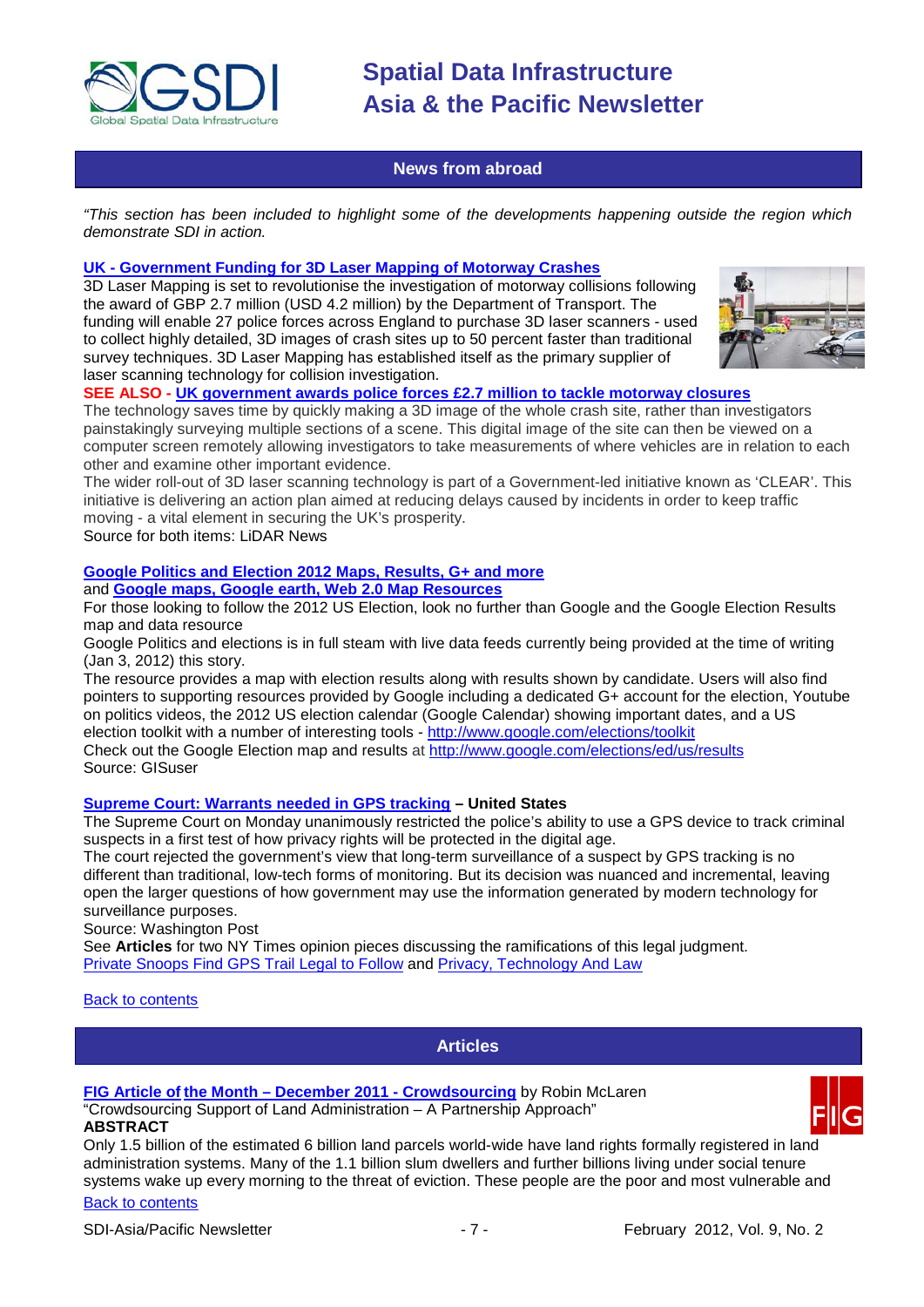

have reduced forms of security of tenure; they are trapped in poverty. Increasing global population and the rush to urbanisation is only going to turn this gap into a chasm.

This paper explores one potential solution to the security of tenure gap through establishing a partnership between land professionals and citizens that would encourage and support citizens to directly capture and maintain information about their land rights. The paper presents a vision of how this might be implemented and investigates how the risks associated with this collaborative approach could be managed. [http://www.fig.net/pub/monthly\\_articles/december\\_2011/december\\_2011\\_mclaren.html](http://www.fig.net/pub/monthly_articles/december_2011/december_2011_mclaren.html)

#### **[A European perspective on Digital Earth](http://www.tandfonline.com/doi/abs/10.1080/17538947.2011.582888)** by Dr Alessandro Annoni, Dr Max Craglia, M. Ehlers et al **Abstract**

The purpose of this paper is to contribute to the definition of a European perspective on Digital Earth (DE), identify some actions that can contribute to raise the awareness of DE in the European context and thus strengthen the European contribution to the International Society for Digital Earth (ISDE). The paper identifies opportunities and synergies with the current policy priorities in Europe (Europe 2020, Innovation Union and Digital Agenda) and highlights a number of key areas to advance the development of DE from a European perspective: (1) integrating scientific research into DE; (2) exploiting the Observation Web with human-centred sensing; and (3) governance, including the establishment of stronger linkages across the European landscape of funding streams and initiatives. The paper is offered also as a contribution to the development of this new vision of DE to be presented at the next International DE Conference in Perth, Australia, in August 2011. The global recognition of this new vision will then reinforce the European component and build a positive feedback loop for the further implementation of DE across the globe.

#### **[Spatial cloud computing: how can the geospatial sciences use and help shape cloud computing](http://www.tandfonline.com/doi/abs/10.1080/17538947.2011.587547)** by

Chaowei Yang, Michael Goodchild, Qunying Huang, Doug Nebert, Robert Raskin, Yan Xu, Myra Bambacus & Daniel Fay

#### **ABSTRACT:**

The geospatial sciences face grand information technology (IT) challenges in the twenty-first century: data intensity, computing intensity, concurrent access intensity and spatiotemporal intensity. These challenges require the readiness of a computing infrastructure that can: (1) better support discovery, access and utilization of data and data processing so as to relieve scientists and engineers of IT tasks and focus on scientific discoveries; (2) provide real-time IT resources to enable real-time applications, such as emergency response; (3) deal with access spikes; and (4) provide more reliable and scalable service for massive numbers of concurrent users to advance public knowledge. The emergence of cloud computing provides a potential solution with an elastic, on-demand computing platform to integrate – observation systems, parameter extracting algorithms, phenomena simulations, analytical visualization and decision support, and to provide social impact and user feedback – the essential elements of the geospatial sciences. We discuss the utilization of cloud computing to support the intensities of geospatial sciences by reporting from our investigations on *how cloud computing could enable the geospatial sciences and how spatiotemporal principles, the kernel of the geospatial sciences, could be utilized to ensure the benefits of cloud computing*. Four research examples are presented to analyze how to: (1) search, access and utilize geospatial data; (2) configure computing infrastructure to enable the computability of intensive simulation models; (3) disseminate and utilize research results for massive numbers of concurrent users; and (4) adopt spatiotemporal principles to support spatiotemporal intensive applications. The paper concludes with a discussion of opportunities and challenges for spatial cloud computing (SCC).

**[Sensors, empowerment, and accountability: a Digital Earth view from East Africa](http://www.tandfonline.com/doi/abs/10.1080/17538947.2011.585184)** by Yola Georgiadou, Benson Bana, Robert Becht, Robert Hoppe, Justinian Ikingura, Menno-Jan Kraak, Kate Lance, Rob Lemmens, Juma Hemed Lungo, Michael McCall, Gianluca Miscione & Jeroen Verplanke **ABSTRACT:**

Several innovative 'participatory sensing' initiatives are under way in East Africa. They can be seen as local manifestations of the global notion of Digital Earth. The initiatives aim to amplify the voice of ordinary citizens, improve citizens' capacity to directly influence public service delivery and hold local government accountable. The popularity of these innovations is, among other things, a local reaction to the partial failure of the millennium development goals (MDGs) to deliver accurate statistics on public services in Africa. Empowered citizens, with access to standard mobile phones, can 'sense' via text messages and report failures in the delivery of local government services. The public disclosure of these reports on the web and other mass media may pressure local authorities to take remedial action. In this paper, we outline the potential and research challenges of a 'participatory sensing' platform, which we call a 'human sensor web.' Digital Africa's first priority could be to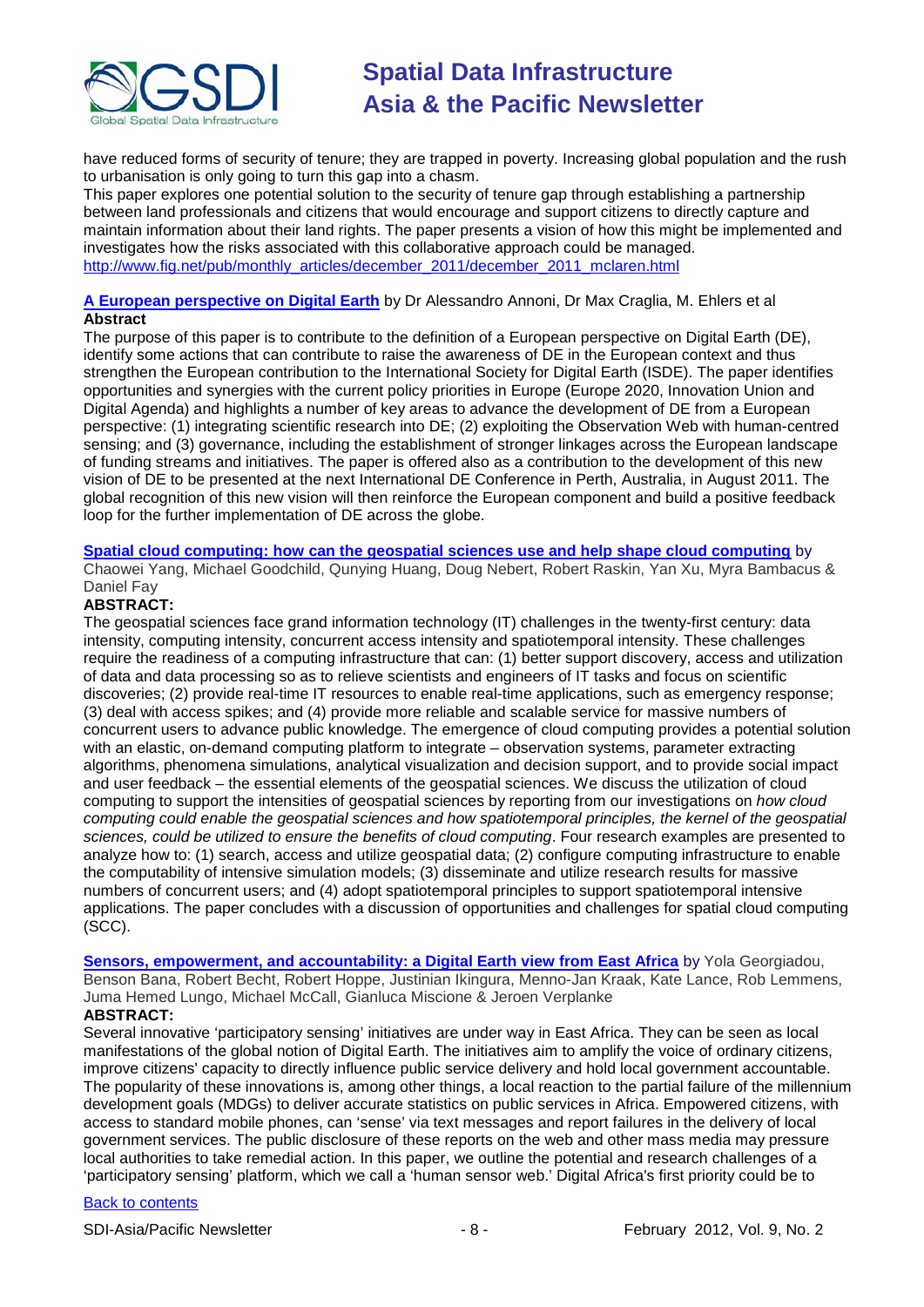

harness continent-wide and national data as well as local information resources, collected by citizens, in order to monitor, measure and forecast MDGs.

#### **[Digital Earth 2020: towards the vision for the next decade](http://www.tandfonline.com/doi/abs/10.1080/17538947.2011.638500)** by Max Craglia, Kees de Bie et al **ABSTRACT:**

This position paper is the outcome of a brainstorming workshop organised by the International Society for Digital Earth (ISDE) in Beijing in March 2011. It argues that the vision of Digital Earth (DE) put forward by Vice-President Al Gore 13 years ago needs to be re-evaluated in the light of the many developments in the fields of information technology, data infrastructures and earth observation that have taken place since. The paper identifies the main policy, scientific and societal drivers for the development of DE and illustrates the multifaceted nature of a new vision of DE grounding it with a few examples of potential applications. Because no single organisation can on its own develop all the aspects of DE, it is essential to develop a series of collaborations at the global level to turn the vision outlined in this paper into reality.

#### **[Private Snoops Find GPS Trail Legal to Follow](http://www.nytimes.com/2012/01/29/us/gps-devices-are-being-used-to-track-cars-and-errant-spouses.html?hp&gwh=4B3D47DFE8060725FB2E2A97BAFF922F)** by Eric Eckholm (New York Times)

In the absence of legislation in most states, putting a GPS device on a spouse's car, or hiring an investigator to do so, is widely considered to be legal if the person placing it shares ownership of the car. But some privacy experts question this standard, and there is little to stop a jealous suitor, or an abusive man trying to prevent a battered woman from escaping, from doing the same.

GPS trackers are increasingly being cited in cases of criminal stalking and civil violations of privacy.

#### **[Privacy, Technology And Law](http://www.nytimes.com/2012/01/29/opinion/sunday/in-the-gps-case-issues-of-privacy-and-technology.html?hp&gwh=86715C182E669BD6EE78FB2D973B993B)** by Barry Friedman (New York Times)

Perhaps too quickly. the recent US Supreme Court decision, along with other recent decisions, may turn the Fourth Amendment into a ticking time bomb, set to self-destruct — and soon — in the face of rapidly emerging technology.

Dog sniffs. Heat sensors. Helicopter flyovers. Are these "searches" within the meaning of the Fourth Amendment? The court has struggled with these questions over the years.

#### **[Estimated carbon dioxide emissions from tropical deforestation improved by carbon-density maps](http://eorder.sheridan.com/3_0/display/index.php?flashprint=1608)** by A. Baccinil, S. 1. Goetzl, W. S. Walker et al.

#### **ABSTRACT:**

Deforestation contributes 6-1755 of global anthropogenic C02 emissions to the atmosphere1. Large uncertainties in emission estimates arise from inadequate data on the carbon density of forests2 and the regional rates of deforestation. Consequently there is an urgent need for improved data sets that characterize the global distribution of aboveground biomass, especially in the tropics. Here we use multi-sensor satellite data to estimate aboveground live woody vegetation carbon density for pan-tropical ecosystems with unprecedented accuracy and spatial resolution. Results indicate that the total amount of carbon held in tropical woody vegetation is 228.7 PgC, which is 21% higher than the amount reported in the Global Forest Resources Assessment 2010 (ref. 3). At the national level, Brazil and Indonesia contain 35% of the total carbon stored in tropical forests and produce the largest emissions from forest loss. Combining estimates of aboveground carbon stocks with regional deforestation rates4 we estimate the total net emission of carbon from tropical deforestation and land use to be 1.OPgCyr-' over the period 2000-2010-based on the carbon bookkeeping model. These new data sets of aboveground carbon stocks will enable tropical nations to meet their emissions reporting requirements (that is, United Nations Framework Convention on Climate Change Tier 3) with greater accuracy.

#### **[Airborne LiDAR for Obstruction Mapping: Enabling Flight Safety](http://www.lidarnews.com/content/view/8766/198/)** by Bill Gutelius **Introduction**

As laser scanning has evolved and matured, it has increasingly become a new and eventually necessary tool in many industries. One area that has benefitted from the application of laser scanning is aviation safety. Airborne LIDAR (Light Detection And Ranging) is used to detect and map obstacles that intrude into the airspace through which aircraft fly (Figure 1). Ground-based LIDAR (mobile and static scanning systems) technology also has recently been used to map/image ground objects such as taxiway signage, lighting fixtures, weather and communications structures, aids to navigation (NAVAIDS) and other manmade and natural features on and immediately adjacent to the airport. Additionally, there is growing use of mobile and static scanners to image and map airport infrastructure such as the interior and exterior of airport terminals as well as apron, baggagehandling and other ancillary structural features found at an airfield.

The application of airborne LIDAR to obstacle detection and mapping provides critical information for flight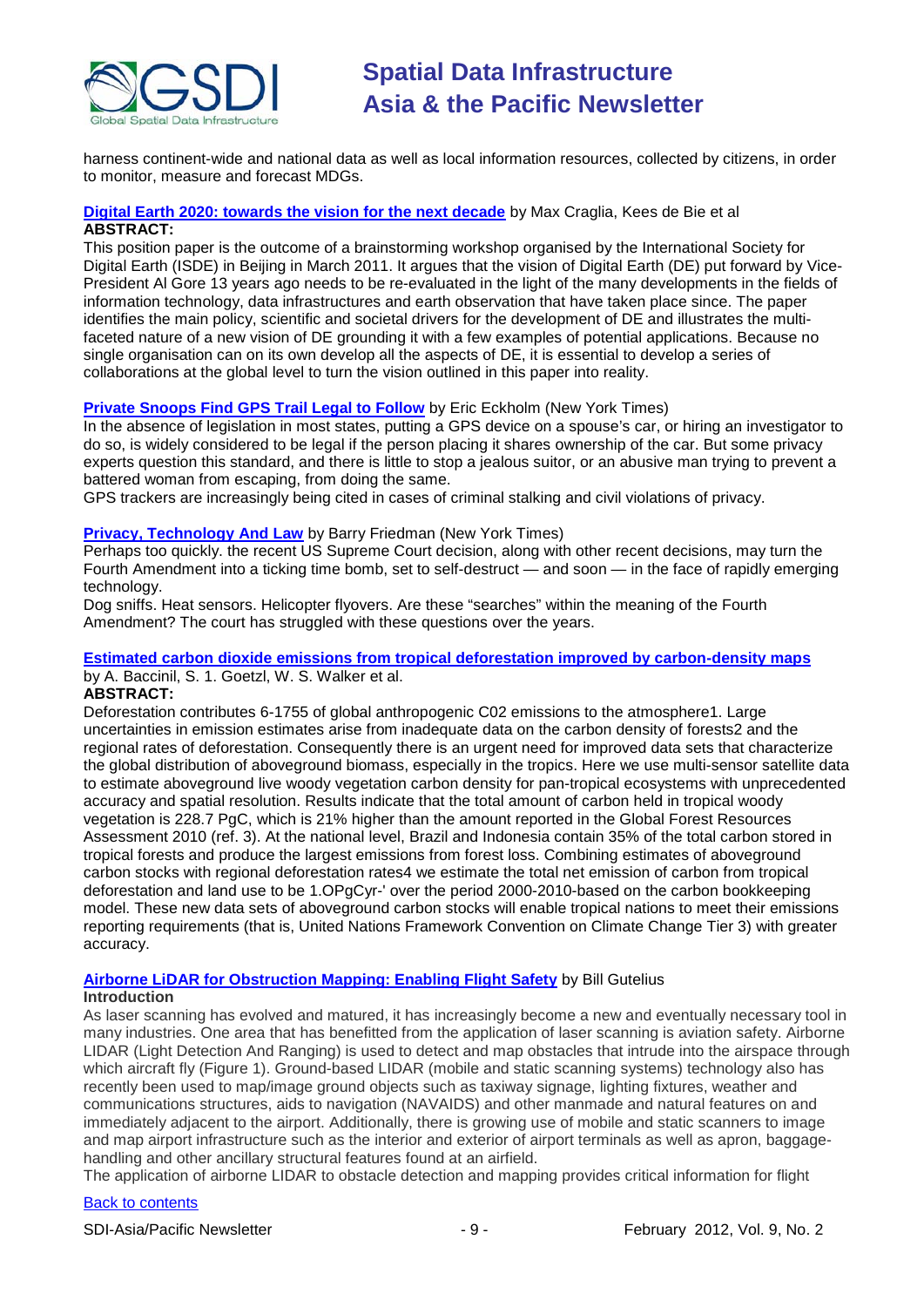

safety as the FAA uses the information to make decisions about flight procedures at and around the airfield. In addition to mapping obstructions, airborne LIDAR utilization provides the airport operator and the FAA with detailed data for input to airport layout plans (ALP) and geographic information systems (GIS). The FAA sets out a guide for contractors and sponsors looking to fulfill the requirements for these surveys and data collection: Guide to Airport Surveys. Source: LiDAR News

### **[D4AR—4 Dimensional Augmented Reality](http://www.lidarnews.com/content/view/8768/198/)** by Mani Golparvar-Fard

Imagine you are sitting at your office and would like to conduct a walk-through on your job site, but you are hundreds of miles away. Using a new D4AR--4 dimensional augmented reality--modeling technology, you can make a phone call to your construction site and ask your superintendents and field engineers to walk around the site, take photos and send them back to you. Then you can automatically reconstruct actual 3D point cloud model of the site using these photos and register the resulting point cloud model and photos with your Building Information Models. Using the D4AR models, you would be able to remotely walk through the site and study both the actual and expected status of your project. You can remotely monitor progress, productivity, safety and quality, perform geometrical measurements, or even analyze site logistics. Source: LiDAR News

**First In [Last Out: The surveyor acts as maestro in getting a coal mine up and running](http://www.profsurv.com/magazine/article.aspx?i=71031)**.(Part 1 and **[Part 2](http://www.profsurv.com/magazine/article.aspx?i=71041&p=1)**)

Underground mine surveying Source: Professional Surveyor magazine

### <span id="page-9-0"></span>**[Back to contents](#page-0-0)**

## **Books and Journals (including Videos and Web publications)**

## **[Esri Releases National Geographic World Basemap](http://www.esri.com/news/releases/12-1qtr/esri-releases-national-geographic-world-basemap.html)**

Highly Detailed Basemap Accessible via ArcGIS Online

#### **[Borderlines blog from the New York Times](http://opinionator.blogs.nytimes.com/category/borderlines/)**

Countries are defined by the lines that divide them. But how are those lines decided — and why are some of them so strange? Borderlines explores the stories behind the global map, one line at a time.

by Frank Jacobs

Frank Jacobs is a London-based author and blogger. He writes about cartography, but only the interesting bits.

**International Society for Digital Earth** - December, 2011 [Newsletter](http://www.digitalearth-isde.org/news/ISDE-Newsletter.html)

**[Thoughts on the Geospatial industry, Open Standards and Open Source](http://cameronshorter.blogspot.com/2011/06/memoirs-of-cat-herder-coordinating.html)** Cameron Shorter's blog

**New Zealand - SDI Cookbook Chapter 6 – [Government and Industry, moving forward.](http://www.geospatial.govt.nz/sdi-cookbook-chapter-6-government-and-industry-moving-forward)**

**Carnival Of The Geospatialists #3 - [Musings and Down-Right Cool Things Shared by the Geo Faithful](http://www.gisuser.com/content/view/25690/28/)**

**[Open Planet 5, the magazine published for the International gvSIG Conference is now available in](http://jornadas.gvsig.org/descargas/magazine)  [electronic format](http://jornadas.gvsig.org/descargas/magazine)**

### **[SDI Magazine](http://www.sdimag.com/)**

**[Mother Pelican: A Journal of Sustainable Human Development](http://www.pelicanweb.org/solisustv08n01page1.html)** The January 2012 issue has been posted:

### **[LiDAR News, Vol 2, No 3](http://www.lidarnews.com/newsletter/Vol2No3.htm) (February 2012)**

**[Think Quarterly](http://thinkquarterly.co.uk/#aboutthebook)** – Google's new on-line magazine

**[Coordinates](http://mycoordinates.org/pdf/jan12.pdf)** monthly magazine (January 2012)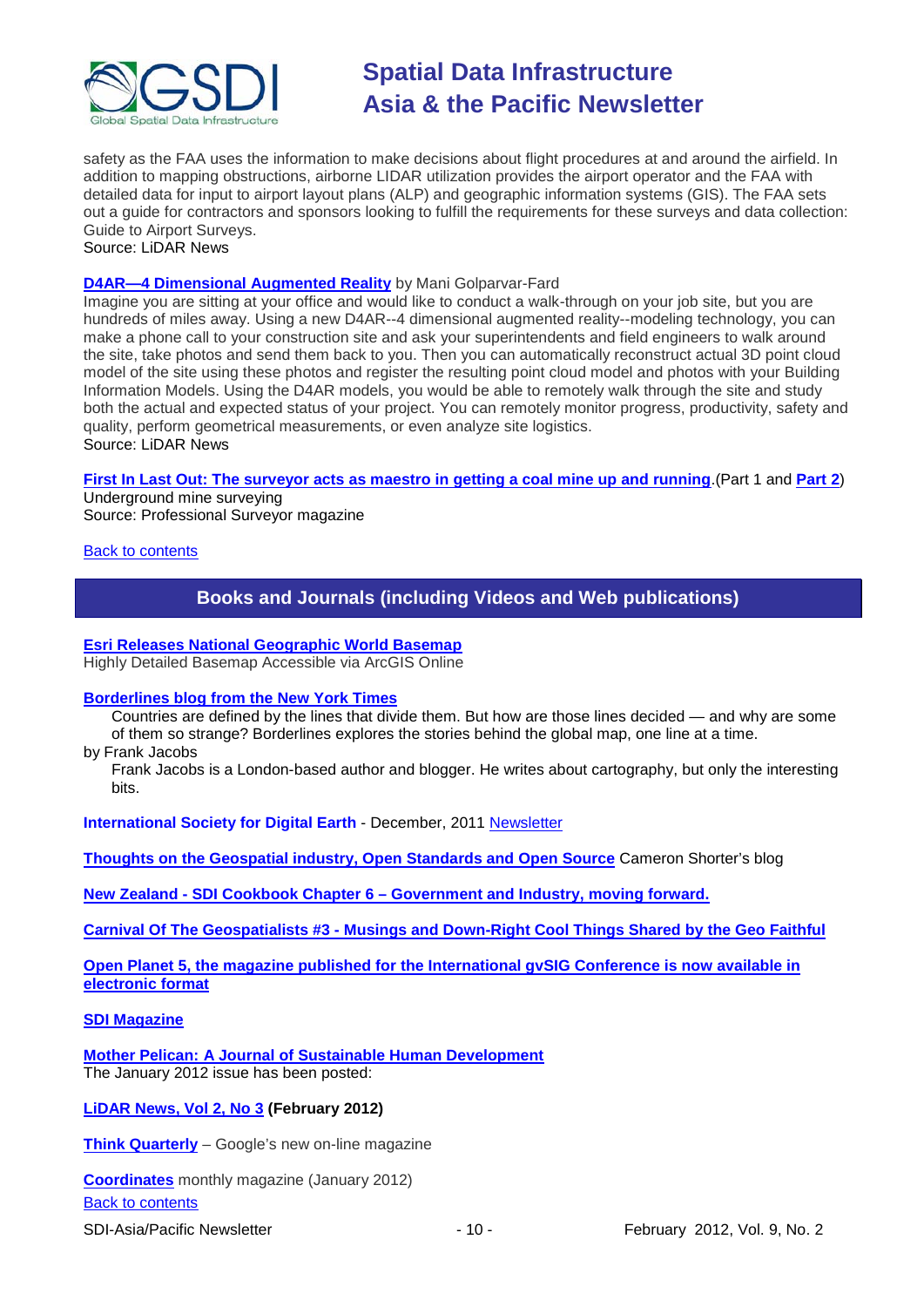

**GISuser - [GIS and Geospatial Technology News](http://www.gisuser.com/)**

**[National geographic](http://www.nationalgeographic.com/) website**

**[The Atlantic Cities website](http://www.theatlanticcities.com/)**

**[Professional Surveyor](http://www.profsurv.com/)** magazine

<span id="page-10-0"></span>[Back to contents](#page-0-0)

### **Just for Fun!**

#### **[Laser Scanner helps recreate the Wright Brothers first flight](http://www.lidarnews.com/content/view/8363/136/)**

In 2000 the Direct Dimensions company had been approached by the Wright Experience, a Virginia-based company that rebuilds historical airplanes, about recreating the first Wright Brother's plane for the upcoming centennial celebration in 2003. This project would of course require an exact reproduction of the two propellers, now very famous historic and cultural artifacts on public display separately in two major U.S.



museums – The Smithsonian Air & Space Museum in Washington, DC and the Wright Bros. National Park in Kitty Hawk, NC.

Source: LiDAR News

#### **[The World's Most Exclusive Condominium](http://opinionator.blogs.nytimes.com/2012/01/23/the-worlds-most-exclusive-condominium/)**

… a rare example of that curious border arrangement: a condominium. A condominium is a territory jointly administered by two or more countries, often (but not necessarily) a territory on the common border between the parties involved. As one might surmise, such an arrangement depends on the benevolent cooperation of all parties involved — and indeed, historically, most condominiums have not survived very long.

Source: NY Times "Borderlines" blog

#### **[Well, here ya go, a free theodolite!](http://www.macobserver.com/tmo/article/3_ios_freebies_for_the_armchair_adventurer/) - Freebie app for iPod,iPhone, & iPad**



*Theodolite Free* trumps its mechanical namesake by using GPS positioning along with your iPhone's sensors to give you your position, bearing, inclination, and altitude. Use it and a bit of trigonometry to deduce distances, heights, vectors

and more. It's accurate and just plain cool looking. Use it in conjunction with a real compass or the one built into your iPhone to relate your map position to your current

whereabouts. You can then see how the map interprets terrain features, giving you a bit more confidence in knowing exactly where you are and what's around you.

There's a US\$4.00 upgrade that gets rid of ads and gives you added features, but you can get by with the freebie.

Source: MacObserver and [Hunter Research and Technology, LLC](http://hunter.pairsite.com/theodolite/)

#### **[South Pacific Island of Samoa Changes International Dateline](http://www.gisuser.com/content/view/25677/2/)**

In December, 2011 the tiny Island nation of Samoa decided they were on the wrong side of the dateline… so they changed it!

An interesting mapping story that you may not have heard about over the New Year as Samoa decided last year that they were on the wrong side of the International dateline. Indeed a good move for Samoa as when you take into account their relationship with



Australia they were essentially missing out on 2 full days of business due to their geographical placement relative to the dateline. In a bold move, and unfortunate for those who celebrate their birthday on Dec 30th,



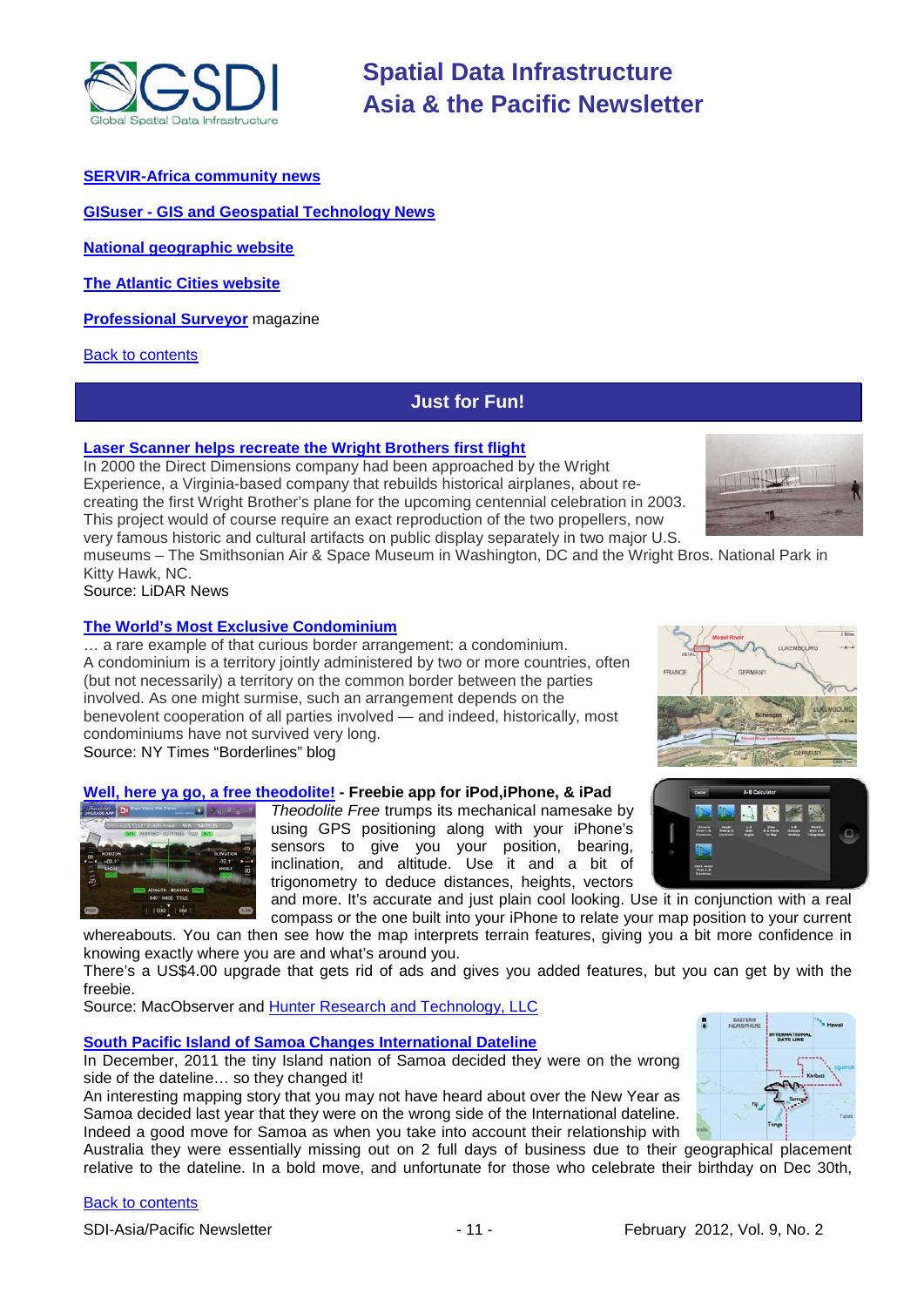

Samoa made the change in 2011 and Samoans went to bed Dec 29, 2011 and woke up the following morning on December 31, the same day as their mates in Australia! Source: GISUser and [BBC News](http://www.bbc.co.uk/news/world-asia-16351377)

#### **The World's Largest Atlas- [128 Pages of Awe Inspiring Craftsmanship](http://headlinesindia.mapsofindia.com/science-and-technology/mapping/the-worlds-largest-atlas-128-pages-of-awe-inspiring-craftsmanship-100577.html)**

Ever wondered about the world's largest atlas? The gigantic Earth Platinum is the world's largest atlas and is brought to you by Millenium House, Australia. This atlas apart from being the world's largest atlas to ever be printed or published is also the worlds finest.

Standing at a colossal 6 feet by 9 feet tall and weighing 120kgs the amount of data provided in the Earth Platinum is so large and extensive that a book of this size was necessary to do it justice. This massive atlas has 128 breath taking pages filled with



state of the art cartography,<br>photography, oceanography, oceanography, geography and a lot more. Giving testament to how massive the Earth Platinum is the fact that many islands can



for the first time ever be seen at a reasonable size in relation to the nearest continent. This has been considered keeping in mind the fact that it is not easy to get a sense of scale of our planet. This is the closest a book can go to achieve that- a remarkable achievement indeed! Source: Headlines, India

See also [Wikipedia](http://en.wikipedia.org/wiki/Earth_Platinum) and [ESRI News](http://www.esri.com/news/arcnews/spring11articles/extreme-cartography.html)

#### <span id="page-11-0"></span>[Back to contents](#page-0-0)

### **Training Opportunities**

#### **Free Course: Bringing Data to Life with Google Fusion Tables**

On Monday, January 9th we will be releasing a free self-paced, web based, e-learning course entitled: Bringing Data to Life with Google Fusion Tables

Part 1 of this course will be released on Monday. Part 2: Programming the Google Fusion Tables API will be released later this year. Both parts will remain available.

An interesting training opportunity is coming up with a free course on Google Fusion Tables. Some details from Eric at GeospatialTraining - Part 1 of this course will be released on Monday. Part 2: Programming the Google Fusion Tables API will be released later this year. All lectures for this course will be pre-recorded and available at your convenience. Exercises are also provided to reinforce the concepts you learn in lecture. **To register, go to <http://bit.ly/gufusion01> and click the link for the Bringing Data to Life with Google Fusion Tables link** All lectures for this course will be pre-recorded and available at your convenience. Exercises are also provided to reinforce the concepts you learn in lecture.

In this course you will learn how to use the Google Fusion Tables platform to:

Find and map public data sets including demographics, census, environmental, and much more Upload data to secure, hosted tables Create visualizations of your data including maps, charts, and graphs Symbolize your data Create heat maps from point data Create thematic maps Geocode addresses Export data to KML or delimited files Embed maps and other visualizations in web pages Share your data with others

Merge your data with other data sets

Anyone can join this course.

**To register, go to <http://bit.ly/gufusion01> and click the link for the Bringing Data to Life with Google Fusion Tables link**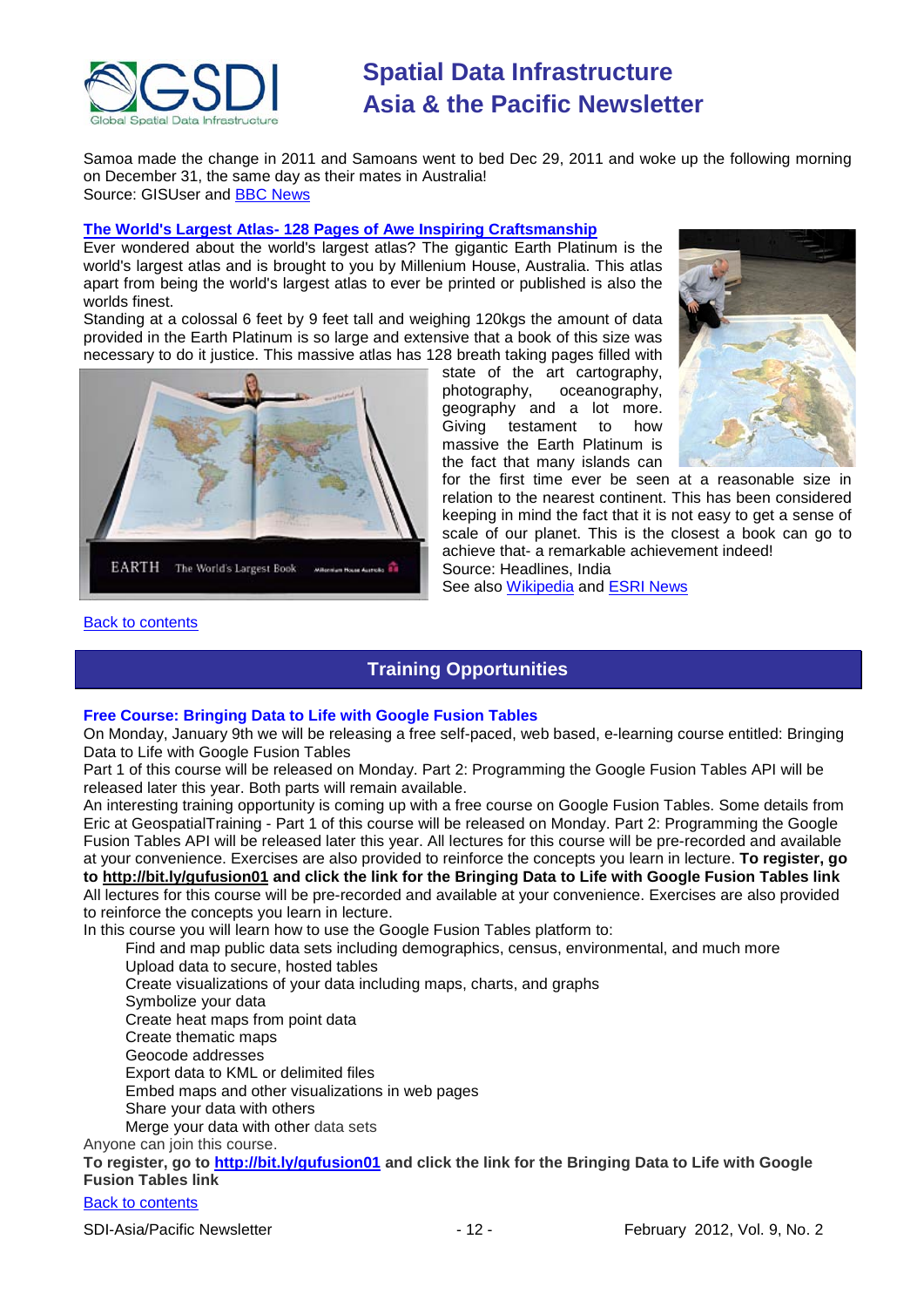

#### **11th NCCR Climate Summer School, 9-14 September 2012, Ticino, Switzerland**

The NCCR Climate, Switzerland's Centre of Excellence in Climate and Climate Impact Research, invites young scientists to join leading climate researchers in a scenic southern Swiss Alpine setting on the occasion of the 11th International NCCR Climate Summer School 2012.

The Summer School is focusing on the theme "the water cycle in a changing climate". This theme has been chosen due to its paramount importance in terms of both scientific challenges and pressing societal concerns. The specific topics to be addressed include:

- Observed variations of the water cycle.
- Physical processes governing the hydrological response to climate change,
- Scenarios of the water cycle in a changing climate,
- Anticipated impacts.

The Summer School invites young researchers from all fields of climate research. The courses cover a broad spectrum of climate and climate impact research issues and foster cross-disciplinary links. Each topic includes keynote plenary lectures and workshops with in-depth discussion in smaller groups. All summer school participants present a poster of their research and there will be ample opportunity for discussion.

The Summer School is open to young researchers (PhD students and Post-Docs) worldwide. Participation is highly competitive and will be limited to a maximum of 70. The registration fee (1400 CHF) includes half board accommodation, excursion and teaching material. A small number of grants will be available for students from developing countries (i.e. non-OECD countries).

**Deadline for applications:** now passed. Successful applicants will be notified in February 2012. Detailed information and the application form are available at

[<http://www.nccr-climate.unibe.ch/summer\\_school/2012/>](http://www.nccr-climate.unibe.ch/summer_school/2012/).

Contact: University of Bern, NCCR Climate Management Centre, Zähringerstrasse 25, CH-3012 Bern, Switzerland, mailto: [<nccr-climate@oeschger.unibe.ch>](mailto:nccr-climate@oeschger.unibe.ch)

Telephone +41 31 631 31 45, Telefax +41 31 631 43 38.

#### **[Large-Scale 3D Laser Scanning: The Complete Process](http://www.faro.com/site/resources/details/1373?CampaignId=70170000000bbwr)**

Don't worry if you missed the live webinar, "Large-Scale 3D Laser Scanning: The Complete Process". It's now available online for you to watch any time!

### **[e-Learning for the Open Geospatial Community](http://elogeo.nottingham.ac.uk/xmlui)**

We are pleased to inform that the course repository for the ELOGeo (An e-Learning Framework for Using Geospatial Open Data, Open Source and Open Standards) project is ready.

ELOGeo is a JISC-funded project based at the Centre for Geospatial Science, the University of Nottingham in partnership with the Mimas Centre of Excellence at the University of Manchester. ELOGeo main collaborators are Open Source Geospatial Foundation, Open Geospatial Consortium (OGC), Ordnance Survey, Open Nottingham, International Cartographic Association (ICA) and gvSIG Association. [More details of ELOGeo.](http://elogeo.nottingham.ac.uk/index.html)

#### **gvSIG Training platform opens with a first course for gvSIG users**

The gvSIG Association tries to increase its learning offer through online courses, publishing a new learning platform: gvSIG Training. In parallel, the gvSIG Association launches its official certification program. It's a step forward in the training processes in free geomatic, creating an online training centre, that contributes to the spreading as well as to the sustainability of the gvSIG project. Training without geographic barriers, and with the best professionals.

In this platform, you will find courses in several languages to learn to use the different applications of the gvSIG project, in a user level as well as in a developer one. The courses list will be extended gradually with different gvSIG and free geomatic specialization courses (databases, map servers...), with the objective of covering the different needs of the Community.

The courses offered by gvSIG Training are part of the training routes that are required to obtain the gvSIG official certification.

For further information:

- gvSIG Training: [<http://gvsig-training.com/>](http://gvsig-training.com/)

- gvSIG Certifications: [<http://www.gvsig.com/services/certification>](http://www.gvsig.com/services/certification)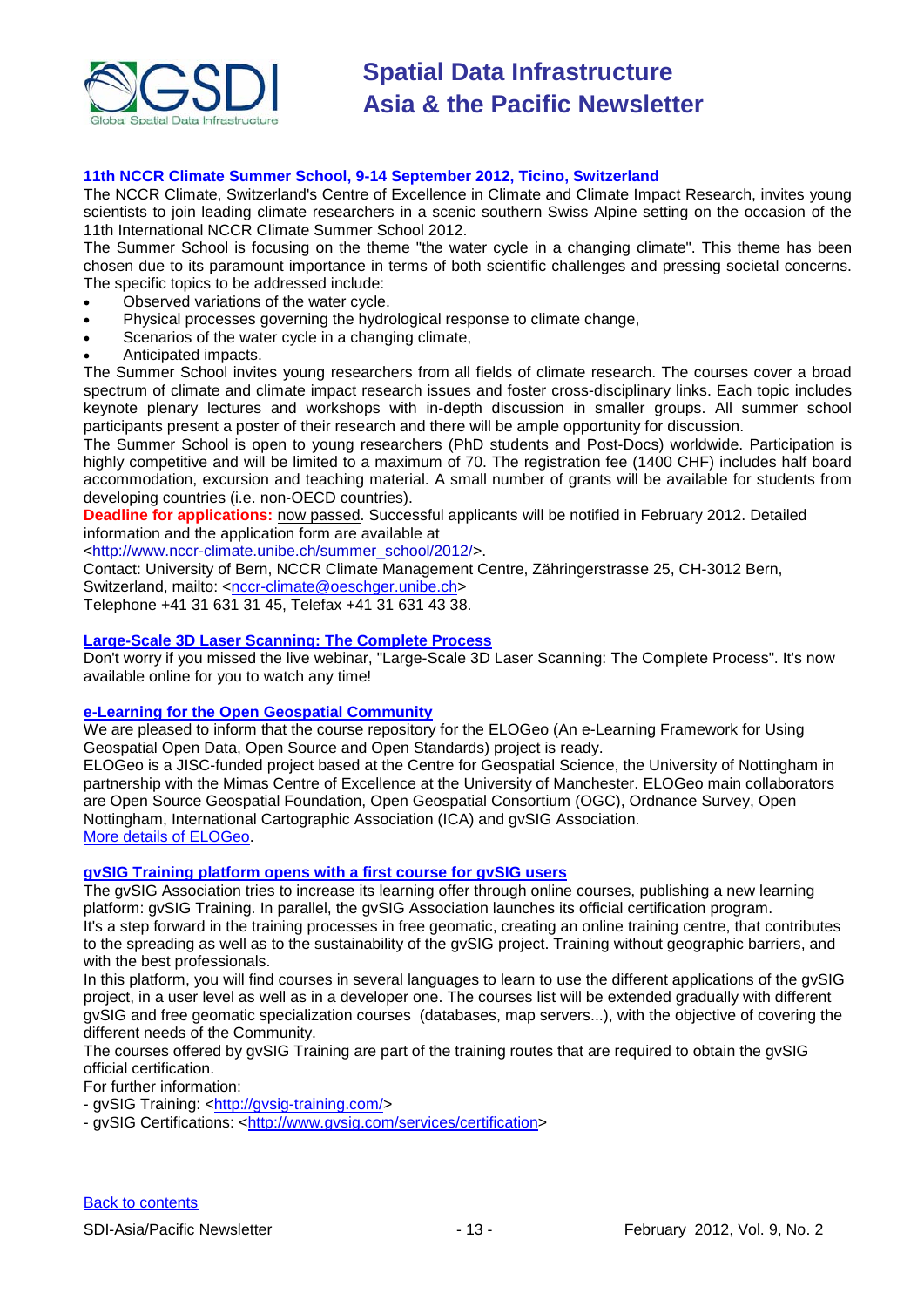

#### **GIS Courses by Distance Education NSW Riverina Tafe**

The courses listed below are all full Geographic Information Systems courses which can be studied over a number of semesters by distance study pathways.

[Certificate III in Spatial Information Services \(GIS\)](http://www.rit.tafensw.edu.au/nec/nrme/giscourses#Cert III in Spatial Information Services (CPP30109)) [Certificate IV in Spatial Information Services \(GIS\)](http://www.rit.tafensw.edu.au/nec/nrme/giscourses#Cert IV in Spatial Information Services (CPP40209)) [Diploma of Spatial Information Services \(GIS\)](http://www.rit.tafensw.edu.au/nec/nrme/giscourses#Diploma of Spatial Information Services (CPP50207)) Sourc[e: NSW River](http://www.rit.tafensw.edu.au/nec/nrme/giscourses)

#### **[Participatory Spatial Information Management and Communication Training Kit now available on-line](http://www.cta.int/en/About-us/CTA-news/Participatory-Spatial-Information-Management-and-Communication-Training-Kit-now-available-on-line)**

Co-published by CTA and IFAD in English and Spanish, the Training Kit is a unique product that can be tailored to meet user needs, ensuring that employees get the best training available on Participatory Spatial Information Management and Communication.

The [online version](http://pgis-tk.cta.int/) was launched at the beginning of March 2011. The DVD version was launched in December 2010. The Training Kit contains 15 Modules, each presented through a series of Units. Modules cover the entire spectrum of good developmental practice – from mobilising communities to developing a communication strategy based on the outcome of participatory mapping activities. The Modules touch on topics such as the fundamentals of training, ethics and community groundwork and processes as well as the more technical low-, mid- and high-tech participatory mapping methods.

Users decide what they want to cover and when. The product has been developed using the Multimedia Training Kit (MMTK) approach – which allows you to pick and choose those Modules, Units and components that best suit your particular requirements and develop a curriculum to suit your specific needs. **Publishers:** Technical Centre for Agricultural and Rural Co-operation ACP-EU (CTA), Wageningen, The Netherlands and International Fund for Agricultural Development (IFAD), Rome, Italy Source: [The Centre for Agricultural and Rural Cooperation](http://www.cta.int/en/About-us/Who-we-are)

#### **Apple Textbooks - [A Geospatial Future?](http://www.asmmag.com/201201203006/apple-textbooks-a-geospatial-future.html)**

January saw Apple announce a new initiative that would bring the iBook more closely to the world of education and student use. At the same time, the company announced a new iTunes App that would enable users to directly interact with iPods, iPads and iMacs to develop and collaborate more closely. The interactive capabilities, ease of collaboration and creation of educational materials could hold great promise for the geospatial and geomatic audience, particularly students.

Source: Asian Surveying & Mapping

#### <span id="page-13-0"></span>[Back to contents](#page-0-0)

### **Funding Opportunities, Awards, Grants**

#### **[Challenge to spur the geospatial industry](http://geospatialworld.net/index.php?option=com_content&view=article&id=23850:challenge-to-spur-the-geospatial-industry&catid=75:miscellaneous-events)**

The Singapore Land Authority has launched OneMap Challenge that seeks to promote the development of innovative map-based desktop and mobile applications by businesses and the community.

The OneMap Challenge provides a platform for application developers to showcase their creativity through the apps they develop to an increasingly tech-savvy population and enterprises, including those represented by the Association of Small and Medium Enterprises (ASME) which is one of the competition promotion partners. The Challenge also aims to facilitate collaborations between potential business partners for creating location-based apps that are useful for business enterprises and the general community.

With two top prizes of \$20,000 cash each and other attractive prizes up for grabs, the OneMap Challenge is divided into two categories – Web Applications for applications that run on web browsers and Mobile Applications for those that run on smart phones, tablets and other portable devices.

Visit <http://www.sla.gov.sg/OneMapChallenge> to learn more about OneMap Challenge and check out the OneMap Facebook page at [www.facebook.com/OneMap.](http://www.facebook.com/OneMap)

Source: Geospatial World and **SLA** press release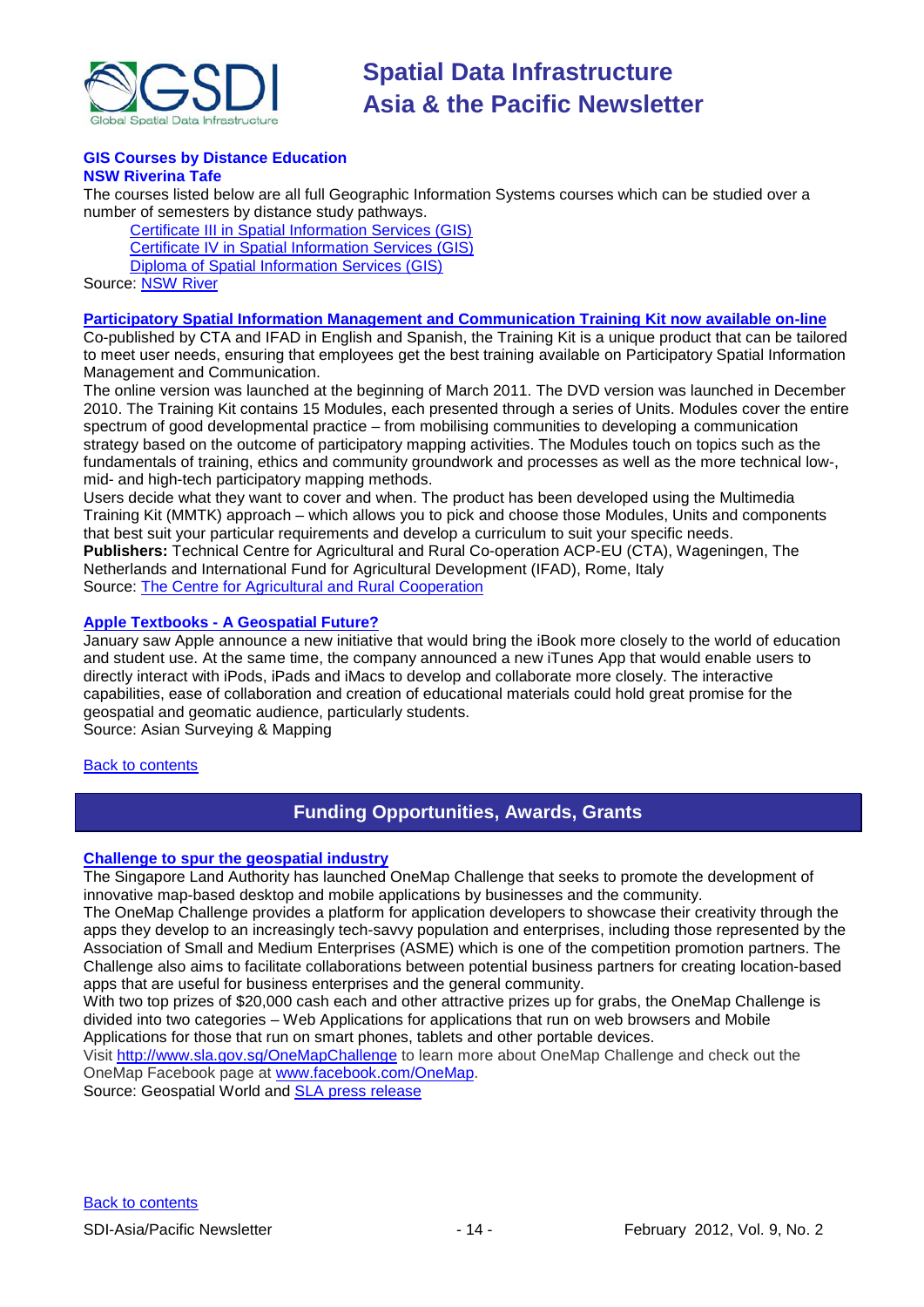

### **Employment Opportunities**

<span id="page-14-0"></span>**[Spatial Data Infrastructure specialist for Integrated Environmental and Coastal ecosystem Management](http://www.cesbio.ups-tlse.fr/fr/temporaire/ProfilIncam.pdf) [\(INCAM\), Lebanon.](http://www.cesbio.ups-tlse.fr/fr/temporaire/ProfilIncam.pdf)** One-year position to be filled immediately Gross salary: 2500 €/month

The SDI specialist will contribute to the INCAM project (www.incam-cnrs.eu) which aims at enhancing Lebanon's capacity for key environmental issues, based on a regional approach. Collection of existing research data is needed to reflect the present conditions and status of natural resources and to identify gaps in environmental assessment capacities in the intensively developed Lebanese coastal zones. Along with this need come the requirements for better standardization, organization, management and sharing of increased production and use of GIS data. The project develops a Spatial Data Infrastructures (SDIs) approach, implying technology, standards, and policies to acquire, process, store, distribute, and improve use of geospatial data for Lebanon. The leading organization is CNRS-Lebanon and the others two partners are the Mediterranean Agronomic Institute of Bari (IAM-B), Italy and the Institut de Recherche pour le Développement (IRD) of Toulouse, France.

#### **Contact:**

Applications (CV + cover letter) should be submitted to : laurent.drapeau@cesbio.cnes.fr Source and further information [Cesbio](http://www.cesbio.ups-tlse.fr/fr/temporaire/ProfilIncam.pdf)

#### **Post-Doctoral Position for DataONE [Provenance and Scientific Workflows Working Group](https://www.dataone.org/content/post-doctoral-position-dataone-provenance-and-scientific-workflows-working-group)**

The Data Observation Network for Earth [\(DataONE\)](http://dataone.org/) is recruiting a post-doctoral associate to work with the Provenance and Scientific Workflows Working Group of DataONE. This is a full-time, 12–month position initially for one year, but renewable pending progress and availability of funds. Applications will be accepted starting immediately and will be accepted until the position is filled.

The post-doc will be mentored and supervised by the DataONE PI, Dr. William Michener (UNM, USA), DataONE/ProvWG leads Dr. Bertram Ludaescher (UC Davis, USA), and Dr. Paolo Missier (U Newcastle, UK). Interested candidates should send a CV, a brief statement of interest in this position, and a list 3 references and their contact information to both [Bertram Ludaescher](mailto:ludaesch@ucdavis.edu) and [Rebecca Koskela](mailto:rkoskela@unm.edu) (Executive Director of DataONE), DataONE, University of New Mexico, 1312 Basehart Drive SE, MSC04 2815, Albuquerque, NM 87106. Inquiries for further information about the position are welcome. Salary and benefits for this position are competitive and commensurate with the applicant's qualifications and experience.

### Source: DataOne

#### **GIS Job Board Launches New Website: [www.gisjobboard.com](http://www.gisjobboard.com/)**

New Site Provides Employers and Job Seekers Tools to Post and Search Jobs and Resumes in the GIS and Geospatial Disciplines

GIS Job Board has launched a new website specifically dedicated to GIS and other geospatial disciplines. The new site makes it simple for employers and job seekers to post and search for jobs and resumes. The site was created to serve the growing needs of the GIS community and help with recruiting and job seeking efforts. Visitors also have the option to view the site in a different language if they choose, making it easier for them to have access to the content

Registered users can receive jobs or resumes by email. They can also flag jobs and resumes as well as save searches, setup resume alerts, and save resumes and jobs. Users have the capability of private messaging other users in case they ever want to communicate with someone.

For more information about GIS Job Board, please visit their website at **[www.gisjobboard.com](http://www.gisjobboard.com/)**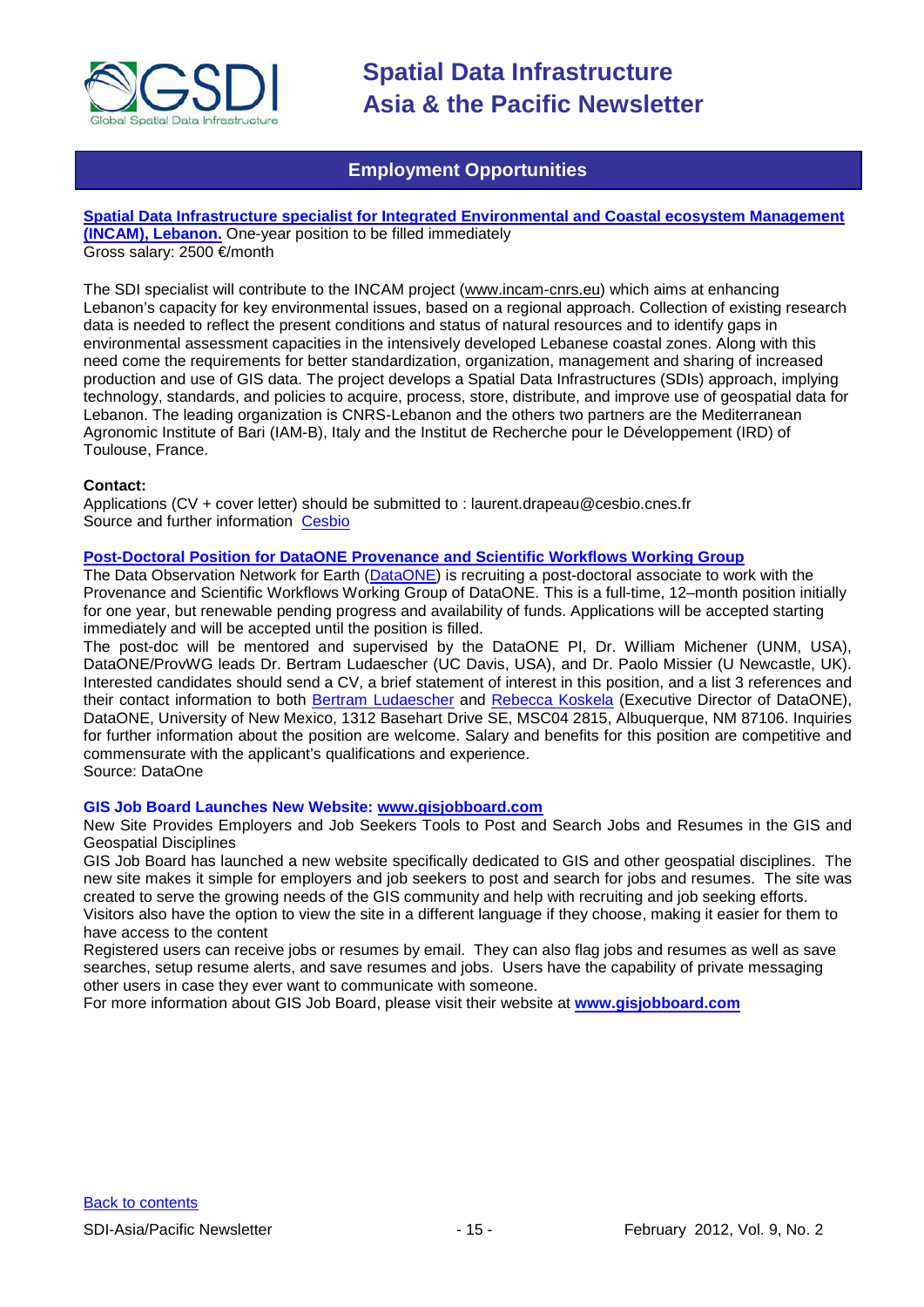

### **Conference Proceedings**

<span id="page-15-0"></span>[Open Planet 5, the magazine published for the](http://jornadas.gvsig.org/descargas/magazine) **International gvSIG Conference** is now available in electronic [format](http://jornadas.gvsig.org/descargas/magazine)

### **[2nd International Workshop on 3D Cadastres organized by FIG,](http://www.3dcadastres2011.nl/)**

**[EuroSDR and TU Delft](http://www.3dcadastres2011.nl/)** 

(16-18 November 2011, Delft, The Netherlands). Papers & Presentations available [here](http://3dcadastres2011.nl/programme/)



#### **[Seminar on Hyperspectral Earth Observation Convened in Beijing](http://www.asmmag.com/201112162780/seminar-on-hyperspectral-earth-observation-convened-in-beijing.html)**

On 1–2 December, 2011, the High Level Seminar on Hyperspectral Earth Observation convened in Beijing. Nearly 200 Chinese experts, graduate students and industry representatives in fields related to imaging spectroscopy attended the seminar. The seminar was divided into three parts: a review of the latest developments in hyperspectral Earth observation, imaging spectrometry technology, hyperspectral data processing and its applications. See [also.](http://english.ceode.cas.cn/ns/icn/201112/t20111212_79976.html)

#### <span id="page-15-1"></span>[Back to contents](#page-0-0)

### **Conferences, Events**

For upcoming events of global or major international interest, please visit the [upcoming conference list o](http://gsdi.org/events/upcnf.asp)n the GSDI website – as this conference list will be reserved for conferences within or with specific interest to the Asia Pacific Region.

#### **The editors welcome news of conferences & events from the newsletter subscribers**

#### **[Call for Expression of Interest to host AARSE 2014 and future Conferences](http://lists.gsdi.org/pipermail/sdi-africa/2010-November/001135.html)**

Call for Expression of Interest to host the 10th biennial International Conference of the African Association of Remote Sensing of the Environment (AARSE) in October 2014 and future Conferences. The 9th conference will be held in Morocco in October 2012.

| <b>Date</b>       | <b>Location</b>             | <b>Event</b>                                                                                                                                                                                                                                                                                                                                                                                                                                                                                                                                                                                                                  |
|-------------------|-----------------------------|-------------------------------------------------------------------------------------------------------------------------------------------------------------------------------------------------------------------------------------------------------------------------------------------------------------------------------------------------------------------------------------------------------------------------------------------------------------------------------------------------------------------------------------------------------------------------------------------------------------------------------|
| February 2012     |                             |                                                                                                                                                                                                                                                                                                                                                                                                                                                                                                                                                                                                                               |
| 7 – 9 February    | Gurgoan, India              | <b>India Geospatial Forum</b><br><b>Award to encourage young geospatial scientists</b><br>To encourage young researchers working in the areas of geospatial<br>science and technologies, Rachapudi Kamakshi Memorial Trust<br>has instituted the Rachapudi Kamakshi Memorial Gold Medal for<br>'Young Geospatial Scientist <sup>™</sup> .' The award, consisting of a gold<br>medal, citation plaque and a certificate of merit, will be awarded<br>annually during the biggest congregation of geospatial community<br>in the country, India Geospatial Forum (previously known as 'Map<br>India') during 8-9 February 2012. |
| 15 - 16 February  | Kuala Lumpur,<br>Malaysia.  | <b>UNRCC-PCGIAP International Symposium on Spatially Enabled</b><br><b>Government and Society</b>                                                                                                                                                                                                                                                                                                                                                                                                                                                                                                                             |
| "NEW"             |                             | <b>Theme: Towards Spatial Maturity</b>                                                                                                                                                                                                                                                                                                                                                                                                                                                                                                                                                                                        |
| <b>March 2012</b> |                             |                                                                                                                                                                                                                                                                                                                                                                                                                                                                                                                                                                                                                               |
| 21-3 March        | Darwin,<br><b>AUSTRALIA</b> | NT Spatial 2012:<br><b>Northern Exposure "Science and Applications"</b><br><b>Important dates:</b><br>Registrations open 1 December 2011<br>Registrations close 16 March 2012<br>Presentations & Papers (optional) due 19 March 2012<br>Pre-Conference workshops (optional) 21 March 2012                                                                                                                                                                                                                                                                                                                                     |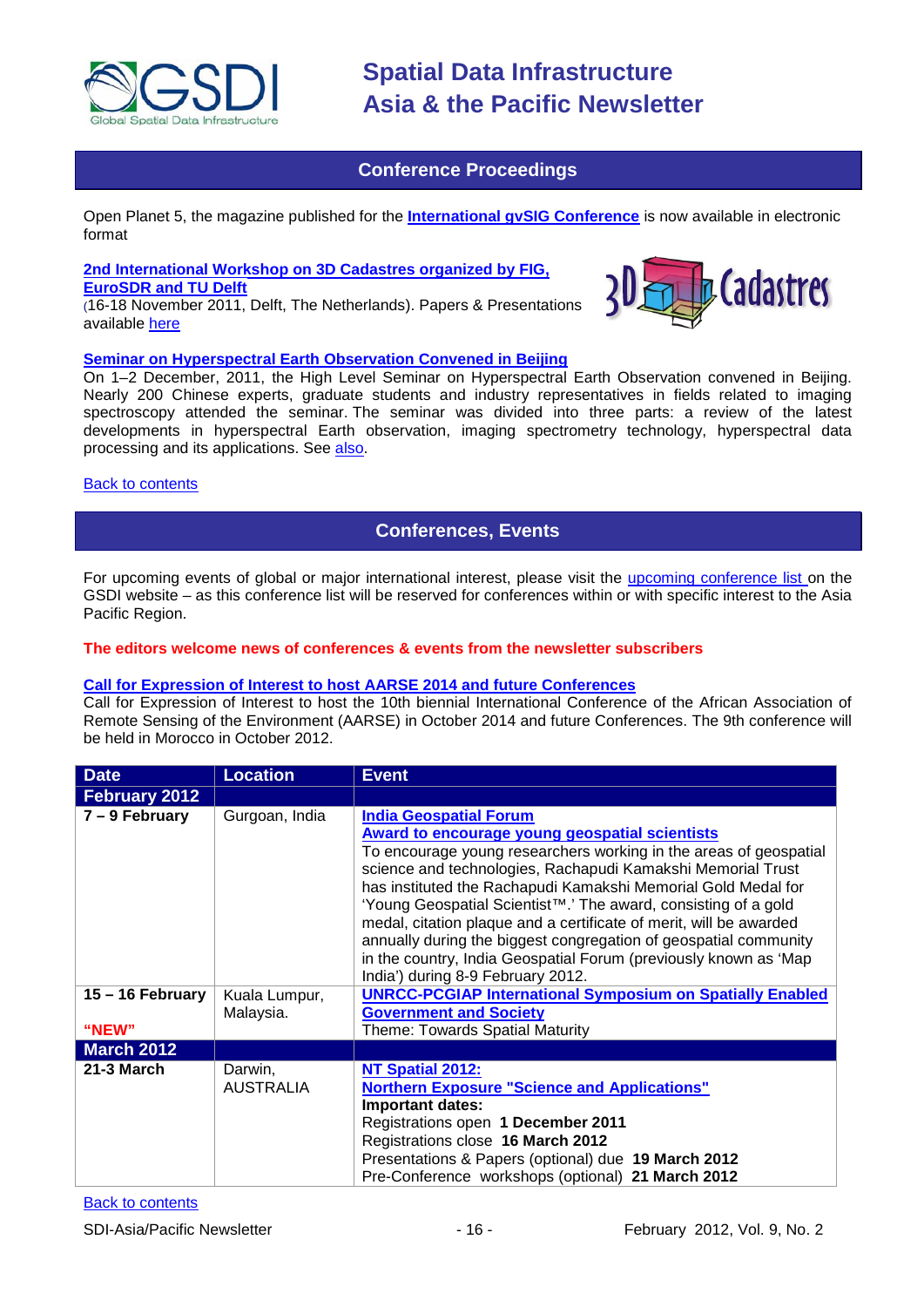

|                    |                                  | 22 March 2012<br>Sponsors trade display<br>Conference start<br>22 March 2012<br>NT Spatial & Awards Dinner 22 March 2012                                                                                                                                                                                                                                                                                                                                                                                                                                                                                                                                                                                                                                                                                                                                                                                                                                                                                                                                                                                                                                                                                                                                                                                                                                                                                                                                                                                                                                                                                                                                                                     |
|--------------------|----------------------------------|----------------------------------------------------------------------------------------------------------------------------------------------------------------------------------------------------------------------------------------------------------------------------------------------------------------------------------------------------------------------------------------------------------------------------------------------------------------------------------------------------------------------------------------------------------------------------------------------------------------------------------------------------------------------------------------------------------------------------------------------------------------------------------------------------------------------------------------------------------------------------------------------------------------------------------------------------------------------------------------------------------------------------------------------------------------------------------------------------------------------------------------------------------------------------------------------------------------------------------------------------------------------------------------------------------------------------------------------------------------------------------------------------------------------------------------------------------------------------------------------------------------------------------------------------------------------------------------------------------------------------------------------------------------------------------------------|
|                    |                                  | Final day of conference<br>23 March 2012<br><b>Contact</b>                                                                                                                                                                                                                                                                                                                                                                                                                                                                                                                                                                                                                                                                                                                                                                                                                                                                                                                                                                                                                                                                                                                                                                                                                                                                                                                                                                                                                                                                                                                                                                                                                                   |
| <b>April 2012</b>  |                                  |                                                                                                                                                                                                                                                                                                                                                                                                                                                                                                                                                                                                                                                                                                                                                                                                                                                                                                                                                                                                                                                                                                                                                                                                                                                                                                                                                                                                                                                                                                                                                                                                                                                                                              |
| 11 - 13 April      | Lancaster, UK                    | Call for Papers, <b>GISRUK2012</b> , Lancaster University, 2012<br>We are pleased to invite you to submit short (~1500 word) papers<br>for the 20th annual GIS Research UK conference (GISRUK).<br>We welcome papers covering all aspects of theoretical and applied<br>GIS research, particularly those within the following themes:<br>• Environmental Geoinformatics<br>• Open-Source GI<br>$•$ Web2.0<br>• Qualitative GIS<br>• Spatial Ecology<br>• Health<br>• Emergency Response<br>• Landscape Visualisation<br>• Geospatial Semantics<br>• Location-Based Services<br>• Remote Sensing and Photogrammetry<br>The closing date for submissions is 25th November 2011. All<br>papers will be subject to peer review with accepted papers<br>allocated to oral and poster sessions accordingly. Conference<br>proceedings including all papers accepted for oral and poster<br>presentation will be made available as a free e-book (with ISBN)<br>and as hardcopy for purchase via http://www.lulu.com.<br>The conference will be proceeded by a Open Source GeoSpatial<br>software workshop and a Young Researchers Forum commencing<br>on Tuesday 10th April 2012.<br>The keynote speakers for the conference will be:<br>- Pete Atkinson, University of Southampton, UK<br>- Mei-Po Kwan, Ohio State University, USA<br>- Tyler Mitchell, Executive Director, OSGeo, USA<br>For more information and submission details please visit the<br>conference website: http://www.lancs.ac.uk/gisruk2012 or contact<br>members of the local organising committee via<br>gisruk2012@lancs.ac.uk . We look forward to receiving your<br>submissions and welcoming you to Lancaster in 2012. |
| 23 - 27 April      | Amsterdam,<br>The Netherlands    | <b>GEOSPATIAL</b><br><b>Geospatial World Forum</b><br>WORLD<br>Theme: Geospatial Industry & World Economy<br><b>FORUM</b>                                                                                                                                                                                                                                                                                                                                                                                                                                                                                                                                                                                                                                                                                                                                                                                                                                                                                                                                                                                                                                                                                                                                                                                                                                                                                                                                                                                                                                                                                                                                                                    |
| <b>May 2012</b>    |                                  |                                                                                                                                                                                                                                                                                                                                                                                                                                                                                                                                                                                                                                                                                                                                                                                                                                                                                                                                                                                                                                                                                                                                                                                                                                                                                                                                                                                                                                                                                                                                                                                                                                                                                              |
| $7-9$ May<br>"NEW" | Rio de Janeiro,<br><b>BRAZIL</b> | 4th International Conference on GEographic Object Based<br>Image Analysis 2012 - GEOBIA 2012                                                                                                                                                                                                                                                                                                                                                                                                                                                                                                                                                                                                                                                                                                                                                                                                                                                                                                                                                                                                                                                                                                                                                                                                                                                                                                                                                                                                                                                                                                                                                                                                 |
| 13-17 May          | Quebec City,                     | 2012 Joint World Conference                                                                                                                                                                                                                                                                                                                                                                                                                                                                                                                                                                                                                                                                                                                                                                                                                                                                                                                                                                                                                                                                                                                                                                                                                                                                                                                                                                                                                                                                                                                                                                                                                                                                  |
|                    | Canada                           | <b>GSDI 13 and Canadian Geomatics Conference (CCC)</b><br>hosted by GEOIDE Network<br>GSDI 13 invites presentations/papers covering the full range of<br>practice, development and research experiences that advance the<br>practice and theory of spatial data infrastructure development and<br>spatial enablement of society. GSDI 13 will support three primary<br>forms of publication:<br>(1) a normal conference proceedings with abstracts and full articles<br>(non-refereed and refereed), published on a USB drive or CD and<br>archived on the web,                                                                                                                                                                                                                                                                                                                                                                                                                                                                                                                                                                                                                                                                                                                                                                                                                                                                                                                                                                                                                                                                                                                              |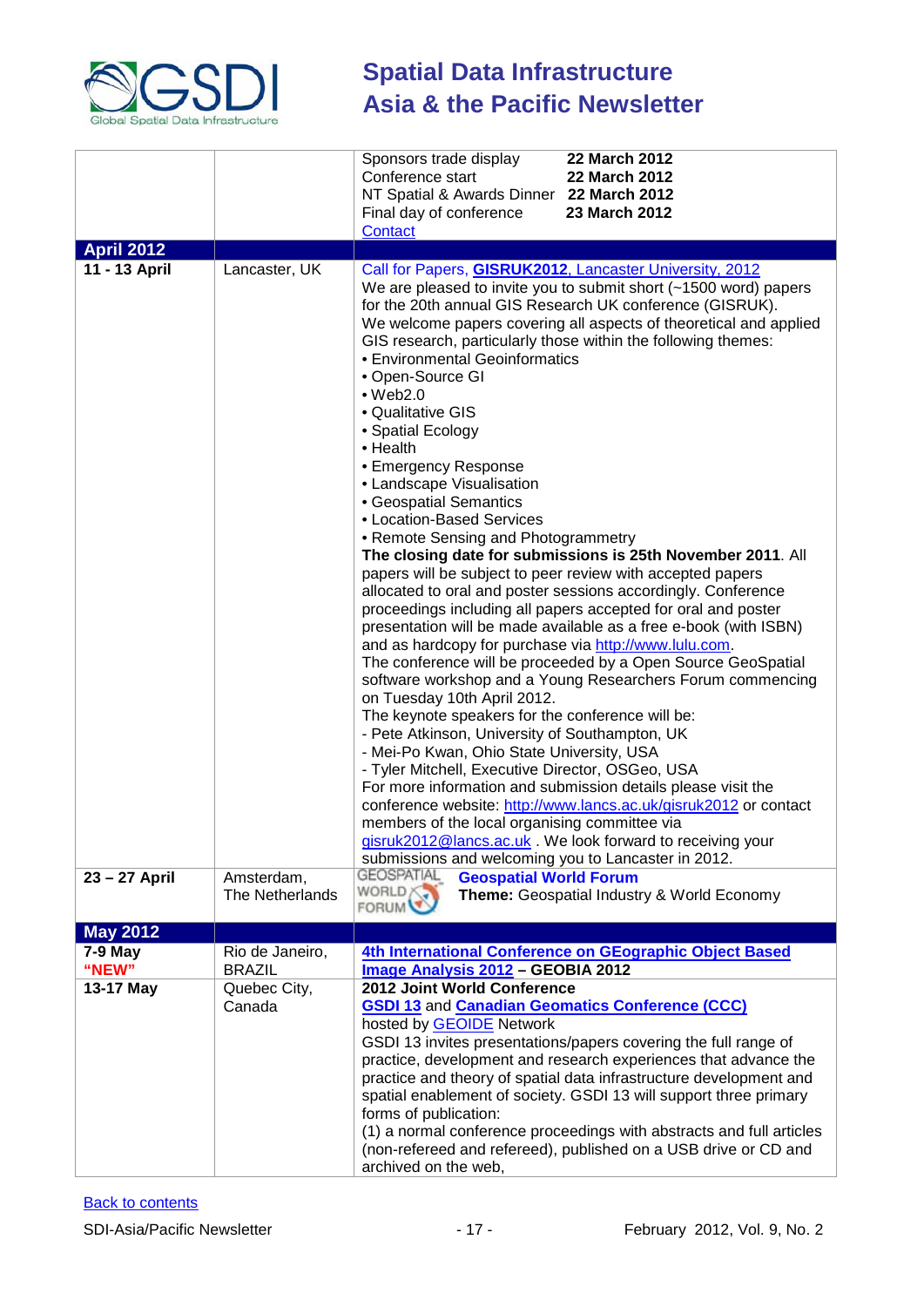

| 16-17 May<br>"NEW"<br>21-3 May | Quebec,<br><b>CANADA</b>         | (2) a pre-conference published book of fully refereed articles titled<br>"Spatially Enabling Government, Industry and Citizens: Research<br>and Development Perspectives" to be distributed to all conference<br>participants and archived on the web, and<br>(3) a post-conference special edition of the International Journal of<br>Spatial Data Infrastructures Research (IJSDIR) with full articles<br>selected from the proceedings and then fully refereed and revised<br>after the conference.<br>In addition, two separate calls arising from the joint conference are<br>being issued for chapter submissions to two additional books:<br>(1) "The Added Value of Scientific Networking: GEOIDE Network<br>Experiences" to be distributed to all conference participants (Call for<br>chapters at http://www.geoide.ulaval.ca/call-for-chapters.aspx), and<br>(2) "3DGeo Info Conference Proceedings" (Springer) to be mailed<br>after the conference to all 3DGeo Conference participants which<br>will be a single track on Wednesday and Thursday (Call at<br>http://www.3dgeoinfo2012.ulaval.ca/?page_id=48).<br><b>IMPORTANT LINKS</b><br>Conference Website: http://www.gsdi.org/gsdi13<br>Past GSDI World Conference<br>Proceedings:http://www.gsdi.org/gsdiConferences<br>Past open access Books affiliated with the<br>conference:http://www.gsdi.org/openaccessbooks<br>Other Important<br>Dates:http://www.gsdi.org/gsdiconf/gsdi13/dates.html<br><b>7th International Conference on 3D GeoInformation</b> |
|--------------------------------|----------------------------------|---------------------------------------------------------------------------------------------------------------------------------------------------------------------------------------------------------------------------------------------------------------------------------------------------------------------------------------------------------------------------------------------------------------------------------------------------------------------------------------------------------------------------------------------------------------------------------------------------------------------------------------------------------------------------------------------------------------------------------------------------------------------------------------------------------------------------------------------------------------------------------------------------------------------------------------------------------------------------------------------------------------------------------------------------------------------------------------------------------------------------------------------------------------------------------------------------------------------------------------------------------------------------------------------------------------------------------------------------------------------------------------------------------------------------------------------------------------------------------------------------------------------------------|
|                                | Prague,<br><b>Czech Republic</b> | <b>FOSS4G-CEE &amp; Geoinformatics</b><br>Important dates:<br>1.1.2012<br>Call for papers & workshops<br>1.2.2012<br>Workshop submission deadline<br>1.3.2012<br>Papers submission deadline<br>15.2.2012<br>Confirmation of accepted workshops<br>15.3.2012 Confirmation of accepted papers<br>1.4.2012<br>Early bird registration deadline                                                                                                                                                                                                                                                                                                                                                                                                                                                                                                                                                                                                                                                                                                                                                                                                                                                                                                                                                                                                                                                                                                                                                                                     |
| 23-4 May                       | Taza, Morocco                    | International conference of GIS users, Taza GIS-Days 2012"<br>The Taza-GIS-Days symposium is being organized by the<br>Laboratory Natural Ressources and Environment of the<br>Polydisciplinary Faculty of Taza in collaboration with the Sidi<br>Mohamed Ben Abdellah University, Fez. Participants will have the<br>opportunity to learn about GIS through a series of presentations,<br>exhibitions and practical exercises presented by a distinguished<br>group of professionals.<br><b>Topics:</b><br>Development and Planning, Archaeology and History, Environment,<br>Water Resources Management, Remote sensing, Photogrammetry,<br>GPS, Natural Hazards, Mapping and Geology, Web application,<br>GIS and Open Sources, Geolocation and Network Interoperability<br>and Standards OGC<br>Deadline for abstracts submission: February 29, 2012<br><b>Contact</b>                                                                                                                                                                                                                                                                                                                                                                                                                                                                                                                                                                                                                                                      |
| <b>June 2012</b>               |                                  |                                                                                                                                                                                                                                                                                                                                                                                                                                                                                                                                                                                                                                                                                                                                                                                                                                                                                                                                                                                                                                                                                                                                                                                                                                                                                                                                                                                                                                                                                                                                 |
| $3-5$ June                     | Kuala<br>Terengganu,<br>Malaysia | <b>The International Conference on Informatics &amp; Applications</b><br>(ICIA2012)<br>The proposed conference on the above theme will be held at<br>University Sultan Zainal Abidin, Kuala Terengganu, Malaysia, From<br>June 3-5, 2012 which aims to enable researchers build connections<br>between different digital applications.                                                                                                                                                                                                                                                                                                                                                                                                                                                                                                                                                                                                                                                                                                                                                                                                                                                                                                                                                                                                                                                                                                                                                                                          |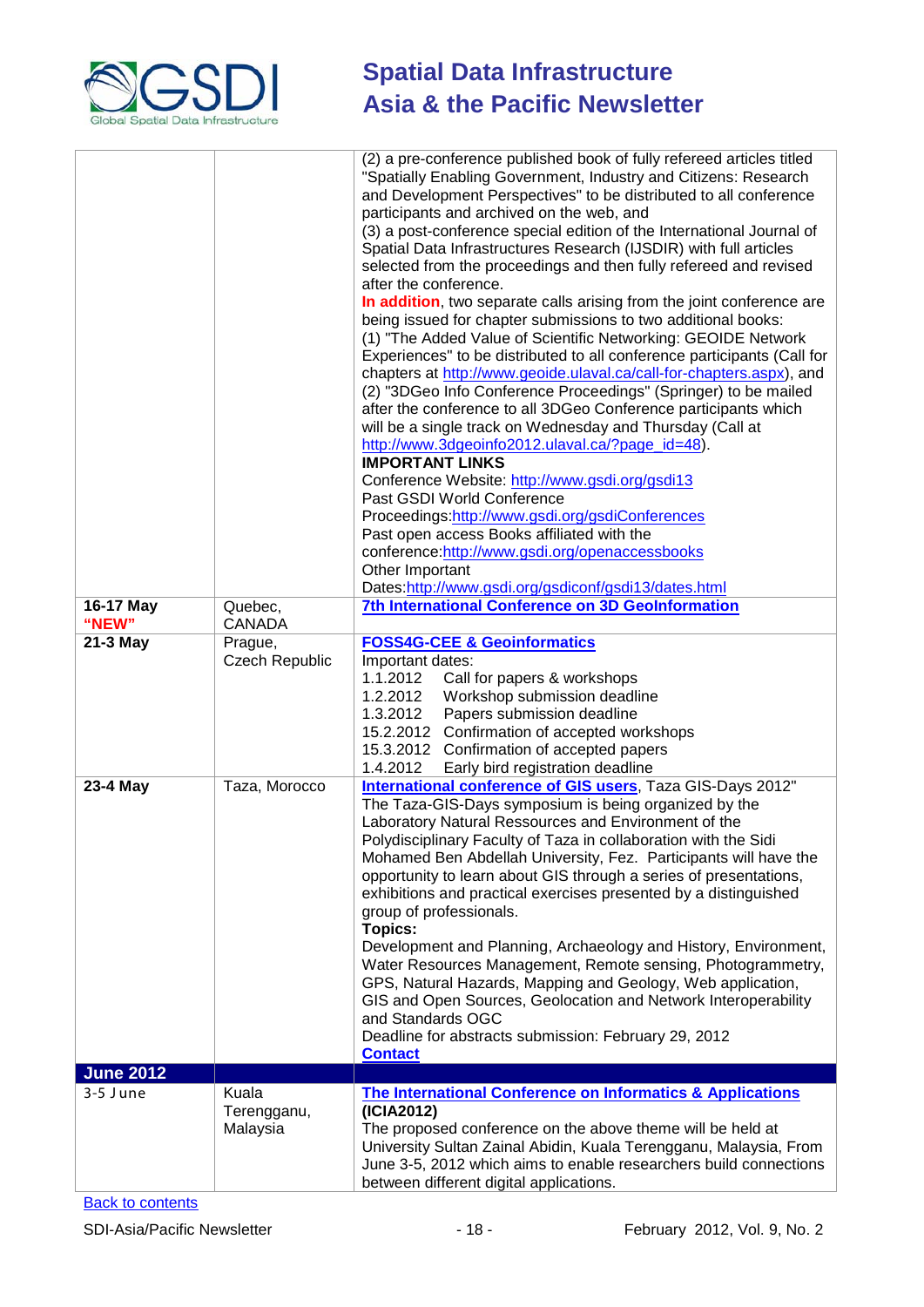

|                    |                  | <b>Important Dates</b>                                                                                                      |
|--------------------|------------------|-----------------------------------------------------------------------------------------------------------------------------|
|                    |                  | =========                                                                                                                   |
|                    |                  | Submission Date: April 1, 2012                                                                                              |
|                    |                  | Notification of acceptance: April 15, 2012                                                                                  |
|                    |                  | Camera Ready submission: May 2, 2012                                                                                        |
|                    |                  | Registration: May 2, 2012                                                                                                   |
| 4-7 June           | Las Vegas        | Hexagon 2012 conference.                                                                                                    |
| 15-17 June         | Hong Kong        | 20th International Conference on GeoInformatics                                                                             |
|                    |                  | (GeoInformatics 2012)                                                                                                       |
|                    |                  | Abstract/Paper submission deadline: 15 November 2011                                                                        |
|                    |                  | In response to the increasing concerns on global changes and                                                                |
|                    |                  | natural disasters, the 2012 conference theme is "Global Change,                                                             |
|                    |                  | Adaptation and Risk Management". Earthquakes, floods, droughts,                                                             |
|                    |                  | pollutions and many other natural and man-made disasters are                                                                |
|                    |                  | severe threats to the mankind. Geoinformatic technologies shall                                                             |
|                    |                  | play an essential roles to mitigate damages of the disasters. This                                                          |
|                    |                  | conference will provide an excellent opportunity for professionals                                                          |
|                    |                  | and students in the geographic information science area to                                                                  |
|                    |                  | exchange innovative ideas, discover cutting-edge technologies, and                                                          |
|                    |                  | present inspiring applications. Meanwhile, 2012 will be the 20th<br>Anniversary of the International Association of Chinese |
|                    |                  | Professionals in Geographic Information Sciences                                                                            |
|                    |                  | (CPGIS, http://cpgis.org/) and its Annual Conference (the                                                                   |
|                    |                  | GeoInformatics series), the organizing committee cordially invite                                                           |
|                    |                  | geoinformatics professionals and scholars all around the world,                                                             |
|                    |                  | review and celebrate our accomplishments and to develop our                                                                 |
|                    |                  | vision for the next 20 years.                                                                                               |
| 25-30 June         | Istanbul, Turkey | <b>World GIS Summit</b>                                                                                                     |
|                    |                  | "The World GIS Summit" has been postponed to June 25-30,                                                                    |
|                    |                  |                                                                                                                             |
|                    |                  | 2012."                                                                                                                      |
| <b>July 2012</b>   |                  |                                                                                                                             |
| $8-11$ July        | Brisbane,        | 2012 Brisbane International Geospatial Forum                                                                                |
|                    | Australia        |                                                                                                                             |
| 23-27 July         | San Diego,       | <b>Esri International User Conference</b>                                                                                   |
|                    |                  | <b>Now Accepting Presentation Submissions</b>                                                                               |
|                    | <b>USA</b>       | Participation from the GIS community makes the Esri International                                                           |
|                    |                  | User Conference (Esri UC) < http://www.esri.com/events/user-                                                                |
|                    |                  | conference/index.html > much more than just another technology                                                              |
|                    |                  | user conference. It's a place to collaborate with your colleagues                                                           |
|                    |                  | and get inspired by their work.                                                                                             |
|                    |                  | What do you know that could help others make the most of                                                                    |
|                    |                  | ArcGIS? Here's your chance to share tips, strategies, and                                                                   |
|                    |                  | accomplishments with fellow GIS professionals. Both new and                                                                 |
|                    |                  | seasoned ArcGIS users are encouraged to submit presentation                                                                 |
|                    |                  | abstracts for consideration. Of particular interest are proposals                                                           |
|                    |                  | related to:                                                                                                                 |
|                    |                  | Applying ArcGIS to new problems in innovative ways<br>Leveraging new capabilities of ArcGIS 10                              |
|                    |                  | Extending your GIS to a broader audience through web and                                                                    |
|                    |                  | mobile applications                                                                                                         |
|                    |                  | Driving GIS advancements in your industry                                                                                   |
|                    |                  | Collaborating inside and outside your organization to increase                                                              |
|                    |                  | efficiency, share data, and maximize geospatial resources                                                                   |
|                    |                  | Review the session topics to see how your contribution can fit into                                                         |
|                    |                  | this year's agenda.                                                                                                         |
| <b>August 2012</b> |                  | Abstract submission deadline: passed.                                                                                       |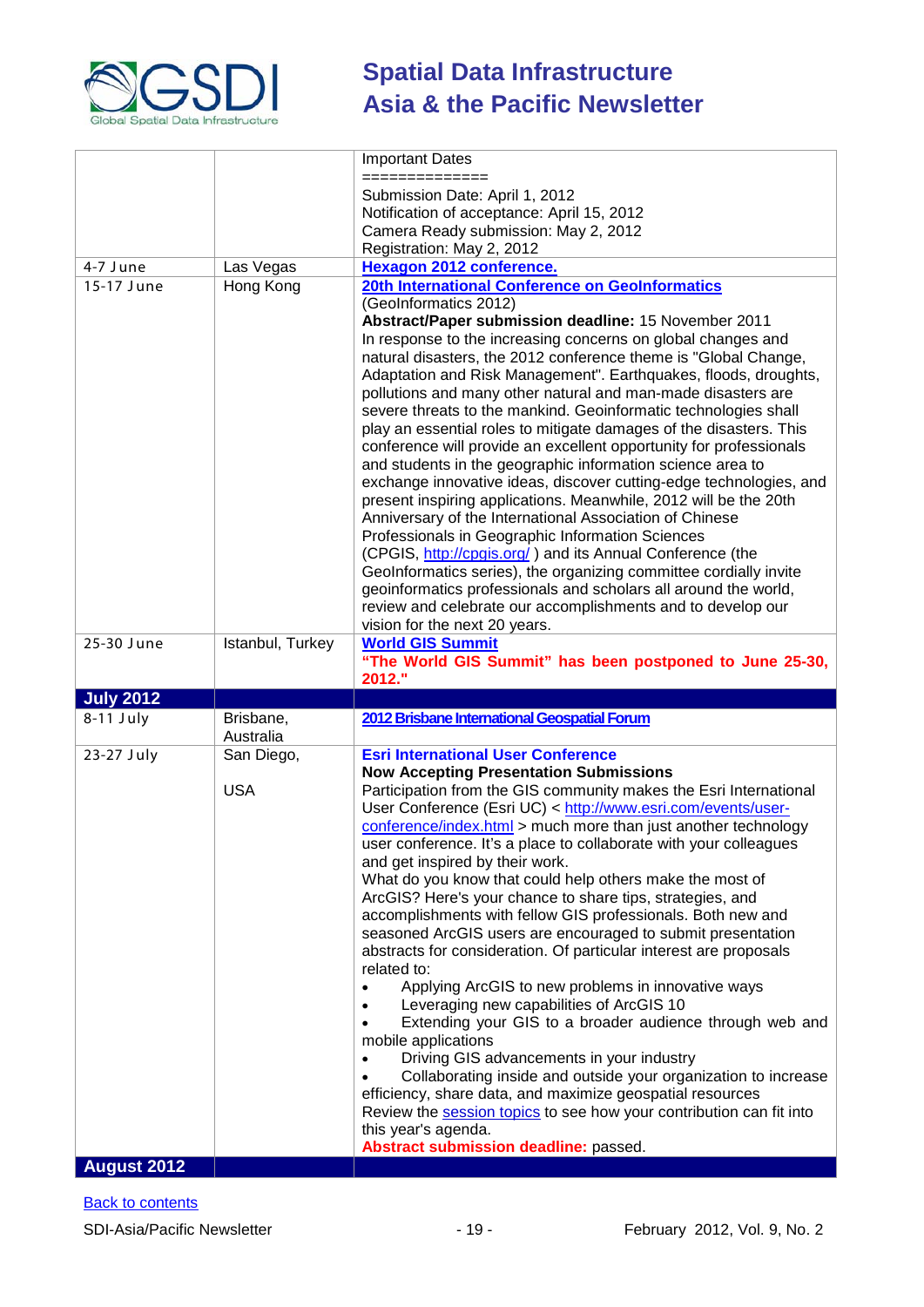

| 25 August -              | Melbourne,                 | <b>XXII International Society for Photogrammetry &amp; Remote</b>                                                                                                                                                                                                                                                                                                                                                                                                                                                                                                                                                                                                                                                                                                                                                                                                                                                                                                                                                                                                                                                                                                                                                                                                                                                                                                                                                                                                                                                                                                                                                                                                                                                                                                                                                                                                                                                                                                                                                                                                                                                                                                                                              |
|--------------------------|----------------------------|----------------------------------------------------------------------------------------------------------------------------------------------------------------------------------------------------------------------------------------------------------------------------------------------------------------------------------------------------------------------------------------------------------------------------------------------------------------------------------------------------------------------------------------------------------------------------------------------------------------------------------------------------------------------------------------------------------------------------------------------------------------------------------------------------------------------------------------------------------------------------------------------------------------------------------------------------------------------------------------------------------------------------------------------------------------------------------------------------------------------------------------------------------------------------------------------------------------------------------------------------------------------------------------------------------------------------------------------------------------------------------------------------------------------------------------------------------------------------------------------------------------------------------------------------------------------------------------------------------------------------------------------------------------------------------------------------------------------------------------------------------------------------------------------------------------------------------------------------------------------------------------------------------------------------------------------------------------------------------------------------------------------------------------------------------------------------------------------------------------------------------------------------------------------------------------------------------------|
| 1 September              | Australia                  | <b>Sensing Congress</b><br>Email: isprs2012@icms.com.au                                                                                                                                                                                                                                                                                                                                                                                                                                                                                                                                                                                                                                                                                                                                                                                                                                                                                                                                                                                                                                                                                                                                                                                                                                                                                                                                                                                                                                                                                                                                                                                                                                                                                                                                                                                                                                                                                                                                                                                                                                                                                                                                                        |
| <b>September</b><br>2012 |                            |                                                                                                                                                                                                                                                                                                                                                                                                                                                                                                                                                                                                                                                                                                                                                                                                                                                                                                                                                                                                                                                                                                                                                                                                                                                                                                                                                                                                                                                                                                                                                                                                                                                                                                                                                                                                                                                                                                                                                                                                                                                                                                                                                                                                                |
| 2-5 September<br>"NEW"   | Wellington,<br>New Zealand | The 4th Digital Earth Summit focusing on "Natural Disasters"                                                                                                                                                                                                                                                                                                                                                                                                                                                                                                                                                                                                                                                                                                                                                                                                                                                                                                                                                                                                                                                                                                                                                                                                                                                                                                                                                                                                                                                                                                                                                                                                                                                                                                                                                                                                                                                                                                                                                                                                                                                                                                                                                   |
| 6-8 September<br>"NEW"   | Tokyo, Japan               | 2012<br>International Conference for<br>OpenStreetMap<br>(OSM)<br><b>State of the Map 2012 (SoTM12)</b>                                                                                                                                                                                                                                                                                                                                                                                                                                                                                                                                                                                                                                                                                                                                                                                                                                                                                                                                                                                                                                                                                                                                                                                                                                                                                                                                                                                                                                                                                                                                                                                                                                                                                                                                                                                                                                                                                                                                                                                                                                                                                                        |
| 9-14 September           | Ticino,<br>Switzerland     | 11th NCCR Climate Summer School, 2012<br>The NCCR Climate, Switzerland's Centre of Excellence in Climate<br>and Climate Impact Research, invites young scientists to join<br>leading climate researchers in a scenic southern Swiss Alpine<br>setting on the occasion of the 11th International NCCR Climate<br>Summer School 2012.<br>The Summer School is focusing on the theme "the water cycle in a<br>changing climate". This theme has been chosen due to its<br>paramount importance in terms of both scientific challenges and<br>pressing societal concerns. The specific topics to be addressed<br>include:<br>Observed variations of the water cycle.<br>Physical processes governing the hydrological response to<br>climate change,<br>Scenarios of the water cycle in a changing climate,<br>Anticipated impacts.<br>The Summer School invites young researchers from all fields of<br>climate research. The courses cover a broad spectrum of climate<br>and climate impact research issues and foster cross-disciplinary<br>links. Each topic includes keynote plenary lectures and workshops<br>with in-depth discussion in smaller groups. All summer school<br>participants present a poster of their research and there will be<br>ample opportunity for discussion.<br>The Summer School is open to young researchers (PhD students<br>and Post-Docs) worldwide. Participation is highly competitive and<br>will be limited to a maximum of 70. The registration fee (1400 CHF)<br>includes half board accommodation, excursion and teaching<br>material. A small number of grants will be available for students<br>from developing countries (i.e. non-OECD countries).<br><b>Deadline for applications:</b> closed. Successful applicants will be<br>notified in February 2012. Detailed information and the application<br>form are available at<br><http: 2012="" summer_school="" www.nccr-climate.unibe.ch=""></http:> .<br>Contact: University of Bern, NCCR Climate Management Centre,<br>Zähringerstrasse 25, CH-3012 Bern, Switzerland, mailto:<br><nccr-climate@oeschger.unibe.ch><br/>Telephone +41 31 631 31 45, Telefax +41 31 631 43 38.</nccr-climate@oeschger.unibe.ch> |
| October 2012             |                            |                                                                                                                                                                                                                                                                                                                                                                                                                                                                                                                                                                                                                                                                                                                                                                                                                                                                                                                                                                                                                                                                                                                                                                                                                                                                                                                                                                                                                                                                                                                                                                                                                                                                                                                                                                                                                                                                                                                                                                                                                                                                                                                                                                                                                |
|                          | Morocco                    | 10th biennial International Conference of the African<br><b>Association of Remote Sensing of the Environment (AARSE)</b>                                                                                                                                                                                                                                                                                                                                                                                                                                                                                                                                                                                                                                                                                                                                                                                                                                                                                                                                                                                                                                                                                                                                                                                                                                                                                                                                                                                                                                                                                                                                                                                                                                                                                                                                                                                                                                                                                                                                                                                                                                                                                       |
| 2014                     |                            |                                                                                                                                                                                                                                                                                                                                                                                                                                                                                                                                                                                                                                                                                                                                                                                                                                                                                                                                                                                                                                                                                                                                                                                                                                                                                                                                                                                                                                                                                                                                                                                                                                                                                                                                                                                                                                                                                                                                                                                                                                                                                                                                                                                                                |
|                          | Malaysia                   | Malaysia will be hosting the (International Federation of Surveyors)<br>FIG Congress in 2014. The decision was taken at the recently<br>concluded FIG Congress 2010 in Sydney, Australia.                                                                                                                                                                                                                                                                                                                                                                                                                                                                                                                                                                                                                                                                                                                                                                                                                                                                                                                                                                                                                                                                                                                                                                                                                                                                                                                                                                                                                                                                                                                                                                                                                                                                                                                                                                                                                                                                                                                                                                                                                      |